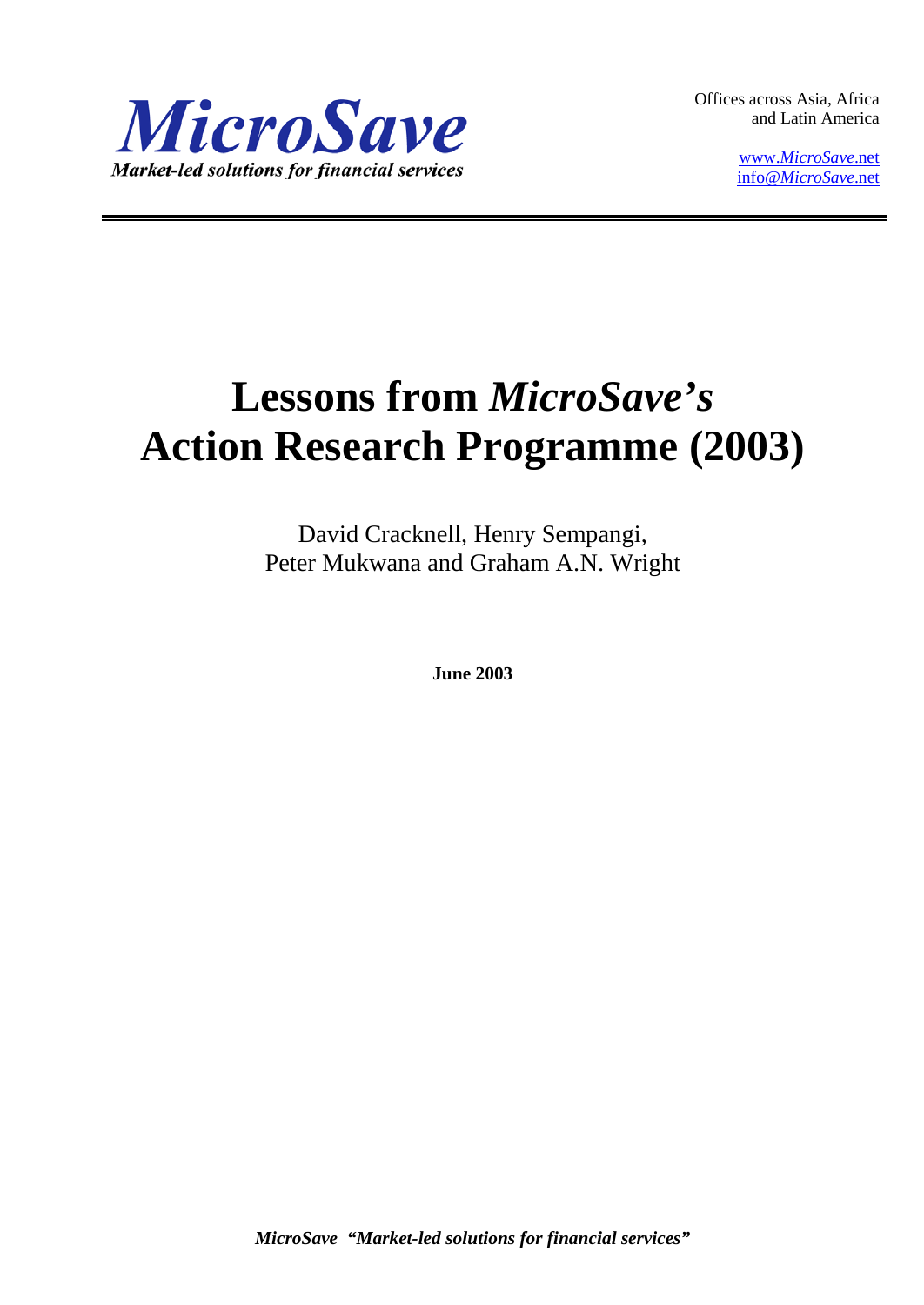## **Acronyms used in this report**

| <b>ARP</b>   | <b>Action Research Programme</b>                                                       |  |  |  |  |
|--------------|----------------------------------------------------------------------------------------|--|--|--|--|
| ARPs         | <b>Action Research Partners</b>                                                        |  |  |  |  |
| <b>ATM</b>   | <b>Automated Teller Machine</b>                                                        |  |  |  |  |
| CI.          | Credit Indemnity                                                                       |  |  |  |  |
| <b>CEO</b>   | <b>Chief Executive Officer</b>                                                         |  |  |  |  |
| <b>DQA</b>   | Domicile Quick Account - Tanzania Postal Bank's savings product                        |  |  |  |  |
| <b>FINCA</b> | Foundation for International Community Assistance                                      |  |  |  |  |
| FGD / PRA    | Focus Group Discussions/ Participatory Rapid Appraisal – qualitative<br>research tools |  |  |  |  |
| <b>GWU</b>   | Grow With $Us$ – Teba Bank's savings product                                           |  |  |  |  |
| <b>KPOSB</b> | Kenya Post Office Savings Bank                                                         |  |  |  |  |
| <b>MFI</b>   | Microfinance Institution                                                               |  |  |  |  |
| <b>SEP</b>   | Small Enterprise Partnership – FINCA Uganda's small group lending<br>product           |  |  |  |  |
| <b>TPB</b>   | Tanzania Postal Bank                                                                   |  |  |  |  |
| <b>TMS</b>   | The Marketing Shop - A South African financial marketing<br>consultancy                |  |  |  |  |
| <b>UMU</b>   | Uganda Microfinance Union                                                              |  |  |  |  |

#### **Please Provide Feedback to** *MicroSave*

This report summarises lessons learned from *MicroSave's* Action Research Programme. However, *MicroSave* is conscious of the evolution of the microfinance industry worldwide. Many microfinance institutions are now aware of the need to develop flexible, efficient and effective financial services that respond to the needs of customers.

*MicroSave* would be very interested to learn more about other institutions product development and market-led initiatives. We would like to obtain your feedback on the usefulness of the *MicroSave* range of studies and toolkits, so that they can be improved further. Feedback can be addressed to the *MicroSave*  team on *[info@MicroSave.net.](mailto:info@MicroSave.net)*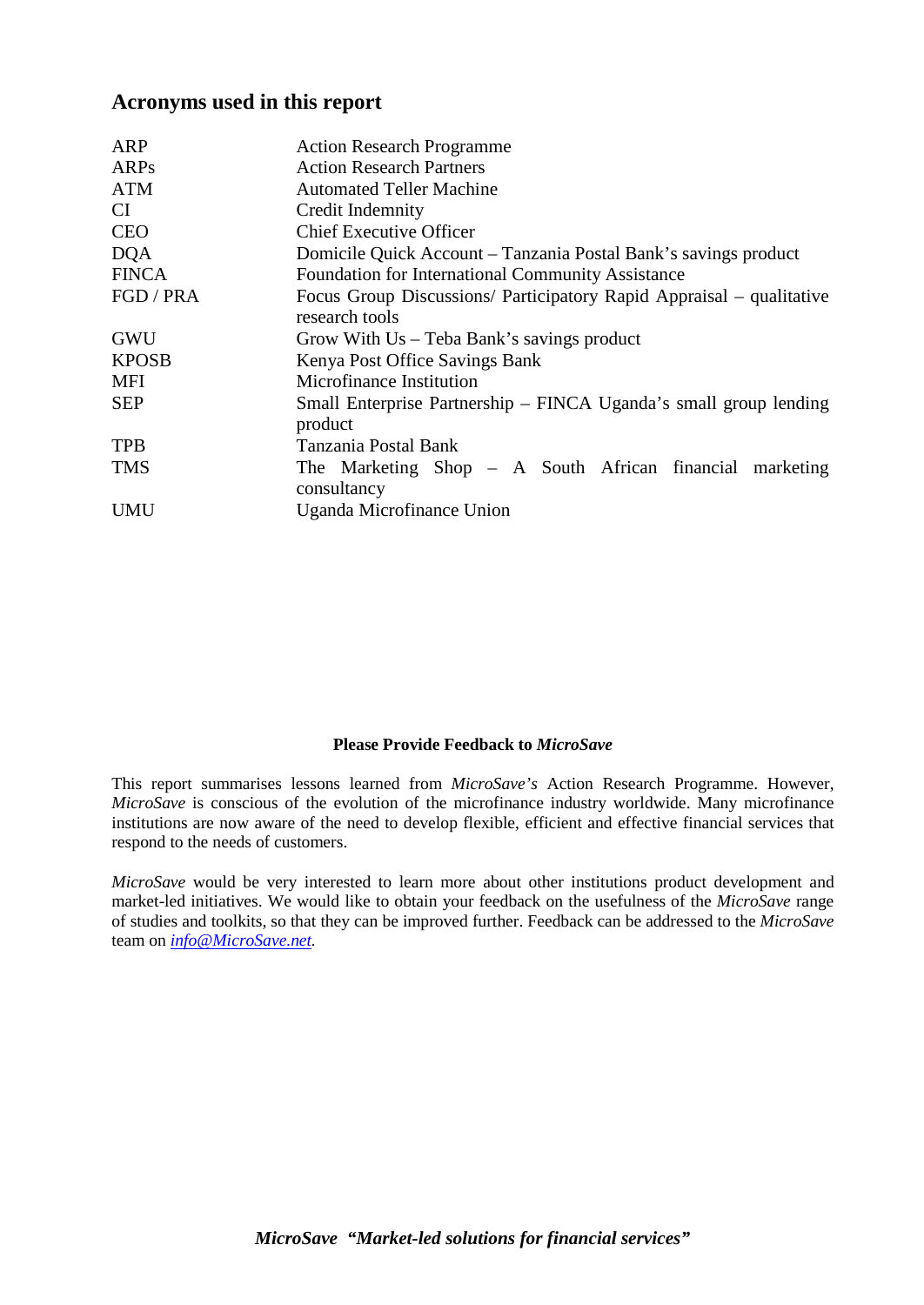## **Lessons from** *MicroSave's* **Action Research Programme (2003)**

David Cracknell, Henry Sempangi, Peter Mukwana and Graham A.N. Wright

## **Introduction**

The 31st December 2003 marks the end of the third year of *MicroSave's* expanded Action Research Programme, during which *MicroSave* continued to refine its market-led microfinance agenda. In addition to its existing suite of services, at the request of its Action Research Partners *MicroSave* began exploring customer service and corporate branding.

*MicroSave* continued to disseminate lessons from the Action Research Programme, publishing "Lessons from *MicroSave's* Action Research Programme (2002)", (Cracknell et al, 2003) and a paper entitled "Lessons from Pilot Testing – The Experience of *MicroSave*" (Cracknell et al, 2003). Briefing notes were added on Market-led microfinance, the Action Research Programme and Strategic Marketing. A new electronic briefing series was introduced and 5 e-briefings posted.

Lessons from the Action Research Programme continue to inform the revision of *MicroSave*'s Toolkits. During 2003, *MicroSave's* Pilot Testing Toolkit was substantially revised. A new toolkit on Process Mapping was published.

As in previous years, the success of *MicroSave* belongs as much, if not more, to the work and dedication of its Action Research Partners as to the work of the staff and consultants of *MicroSave.* Many, many thanks.

#### **The Action Research Programme**

*MicroSave's* goal is to promote the development of high-quality financial services for poor people. It does this through the following four key outputs:

- 1. *"*Increased knowledge and understanding of product development related issues amongst key stakeholders, through research, curriculum development and dissemination".
- 2. "Increased capacity of selected Action Research Partners (ARPs) in East and Southern Africa to deliver secure, high-quality financial services for poor people".
- *3.* "Increased capacity of local service providers and international networks to deliver technical assistance and training on market research".
- *4.* "Effective project management and outputs quality control maintained".

Under the Action Research programme (Output 2 above), *MicroSave* is learning and disseminating lessons relating to product development and the product development process – and now, as a result of its expanded agenda, *MicroSave* is disseminating lessons on market-led microfinance.

This report documents the progress made under the Action Research Programme during 2003. It presents *MicroSave's* package of services, it summarises the lessons learned from *MicroSave's* Action Research Programme, covers the selection of ARPs, presents an overview of results, and then details the activities undertaken with each of the partners.

As at 31<sup>st</sup> December 2003 *MicroSave* was working with 9 institutions in four countries; in Kenya – Kenya Post Office and Savings Bank (KPOSB), and Equity Building Society (Equity), in Tanzania – Tanzania Postal Bank (TPB) and FINCA Tanzania; in Uganda – Uganda Microfinance Union (UMU), Centenary Rural Development Bank (Centenary), and FINCA Uganda; in South Africa with Teba Bank and Credit Indemnity.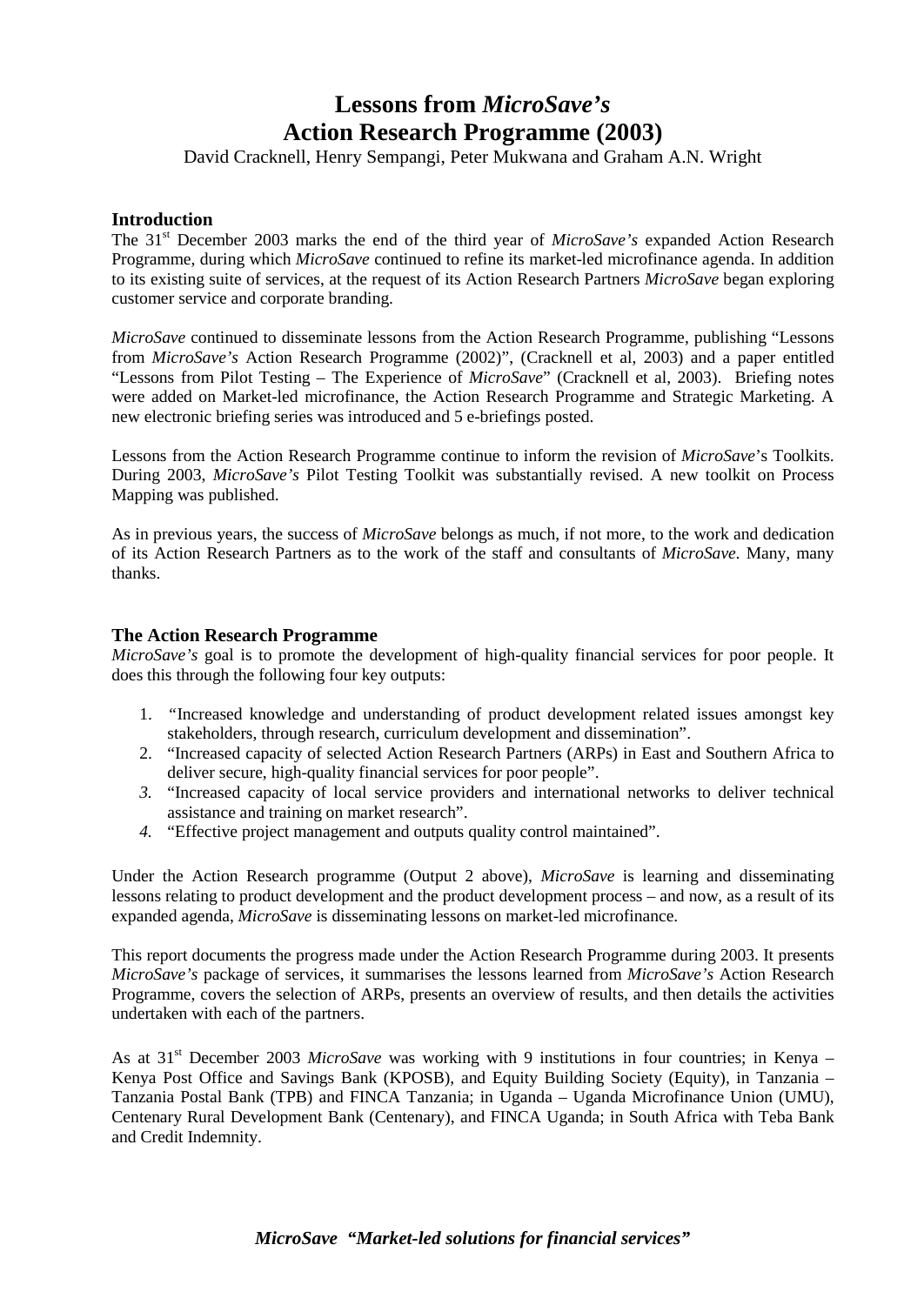#### **Key Lessons Learned During 2003**

*Unplanned explosive growth*: Responding to customers' needs with appropriate products and delivery systems, can result in phenomenal growth, particularly in the case of savings services. Unplanned growth can be fatal, as systems and procedures break under the strain. New staff inducted rapidly into an institution can undermine internal control. Office space becomes cramped which significantly reduces productivity. Under unplanned explosive growth, a rapid institutional response is required which is likely to impact directly on short-term profitability. It is far better to prepare carefully for take off.

*Financing growth:* A feature of market-led growth is rapid expansion. Financing this expansion becomes a major challenge for the institution. For a credit led institution each new branch requires funds, to establish the branch, to hire additional staff and most significantly to finance an expansion in the loan portfolio. For a regulated financial institution, liquidity may be less of an issue but keeping within the bounds of the regulatory norms established by the Central Bank can become a perpetual challenge.

Initiatives like the Microfinance Information Exchange (the MIX), and AFRICAP have been established partly in response the growing need for increasingly commercial capital.

*Preparing for take off*: Preparing for market-led growth is essential. There is no substitute for ensuring that appropriate policies, procedures and management systems are in place. As an institution grows it will need to upgrade liquidity and treasury management procedures, institute asset liability management, and develop new mechanisms for managing credit risk as lending changes in character and volume. Selected decentralisation of decision-making is likely to be required with the development of regional management structures.

At the head office a new senior management cadre often needs to be developed and new departmental structures established. Typically, marketing, personnel and operations departments formalise and/or add senior capacity.

*Prioritising change*: A market-led institution can be faced with a huge range of challenges. In responding to challenges prioritising, sequencing and communicating change is of tremendous importance. Failing to prioritise change risks failing to resource a particular intervention properly, at worst can mean fundamental changes are not implemented in a timely fashion. Failure to properly communicate change can lead to significant resistance by those directly affected by the change.

*Automating growth*: Information systems, procedures and templates can partially automate the management of growth. Information systems once networked can facilitate much more than transactions. Networks automate inter-branch accounting, provide online real time information and through an intranet can significantly improve internal communications.

ATM machines can be installed on the back of the Wide Area Network, decreasing the cost of transactions, increasing the accessibility of services to customers and enabling an institution to manage continued growth in customer numbers.

Even without a network a financial institution can significantly automate growth. For example, both Credit Indemnity in South Africa and ASA in Bangladesh have prepared a template for opening new branches in which each step of the branch locating, and opening process is carefully detailed.

*Rollout through standardisation*: Once financial services have been successfully pilot-tested, they can be rapidly rolled out through adopting a standardised approach. A rollout team moves from branch-tobranch upgrading systems, and providing training on products, procedures. Marketing, and launch activities are carefully coordinated. Rollout and launch activities are refined as lessons are learned.

*Process mapping*: Continuous improvement of process and systems is essential to the delivery of marketled financial services and controlling risks surrounding growth. Growth may stretch existing processes and systems dangerously as UWFT in Uganda found after developing popular individual lending products. *MicroSave* in association with Shorebank Advisory Services developed a Process Mapping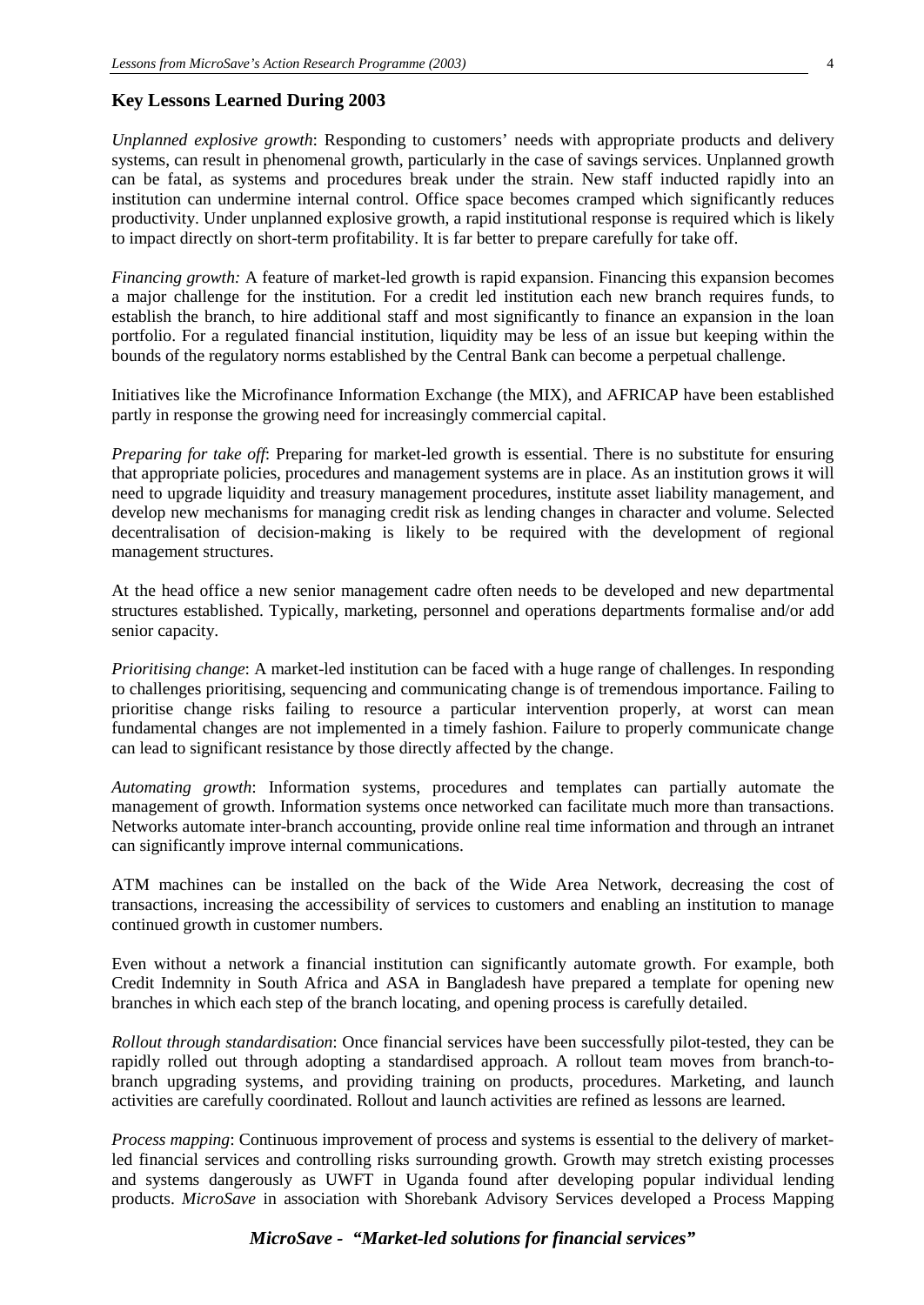Toolkit, which was tested during the year within Equity Building Society. Initial results are very encouraging with improvements in speed of service in most areas, combined with enhanced internal control.

*Communications*: One of the most persistent issues to arise through *MicroSave* based research is the impact of poor communications, both internal and external. Poor communications are evidenced through inconsistent application of policies and procedures, through poor quality service and persistence of service issues. Damaging gaps can appear between management and staff and between the institution and its customers. Fortunately there are also examples of excellent practice within *MicroSave's* Action Research Partners; such practice includes creative use of intranets, weekly briefings from the CEO and the careful study of feedback loop mechanisms.

*Word of Mouth Marketing*: Word of Mouth is the single most significant factor in the marketing of financial services. In a survey conducted by *MicroSave* in Uganda (Wright and Rippey, 2003), 58% of people surveyed said that the advice of friends and relatives was the determining factor in deciding which financial service to use.

*Influencing Word of Mouth*: Entire marketing departments in the corporate sector are devoted to influencing Word of Mouth. Yet the importance of Word of Mouth is only beginning to be recognised in the microfinance world, despite the influence of positive Word of Mouth in the growth of institutions like BRI in Indonesia and ASA in Bangladesh.

- *Design and delivery of services:* The best way to influence Word of Mouth is to deliver services to clients, in the manner they want, and to *carefully* communicate the financial service to the intended customers.
- *Completing the feedback loop*: Completing the loop from understanding customer needs, to implementing solutions, to informing customers of positive change is essential. In 2003, Equity Building Society created very positive Word of Mouth through communicating the results of customer focused market research back to customers. Customers received individual letters, advising them that Equity had listened to concerns about Equity's services and as a result Equity was implementing a number of improvements. Where customers' suggestions were not taken up Equity explained why.
- *Corporate branding*: Corporate branding is a deliberate attempt of the financial institution to influence customer perceptions. An institution delivers its service in an identifiable, uniform manner through a consistent infrastructure, thereby positively influencing customers' perceptions of the stability and excellence of the institution.
- *Public relations*: Ensuring that others can champion the institution creates powerful and trusted endorsements of the institution. One ARP employed a journalist as a marketing manager, which allowed it to gain positive publicity.

*Improving customer service*: Customer Service is much more than staff attitude towards customers. Ultimately Customer Service is the delivery of an effective financial service, efficiently in an appropriate manner. Taking this approach *MicroSave* examines customer service issues through the framework of the 8 P's of financial marketing<sup>[1](#page-4-0)</sup>.

A continuous focus on customer service is vital in an expanding institution, in order that service quality does not suffer during growth. Innovative methods to enhance product knowledge include using the intranet, strategically placing product posters within Head Office and training staff through branch management.

<span id="page-4-0"></span><sup>&</sup>lt;sup>1</sup> These are People, Product, Price, Procedures, Place, Promotion, Physical Evidence, Positioning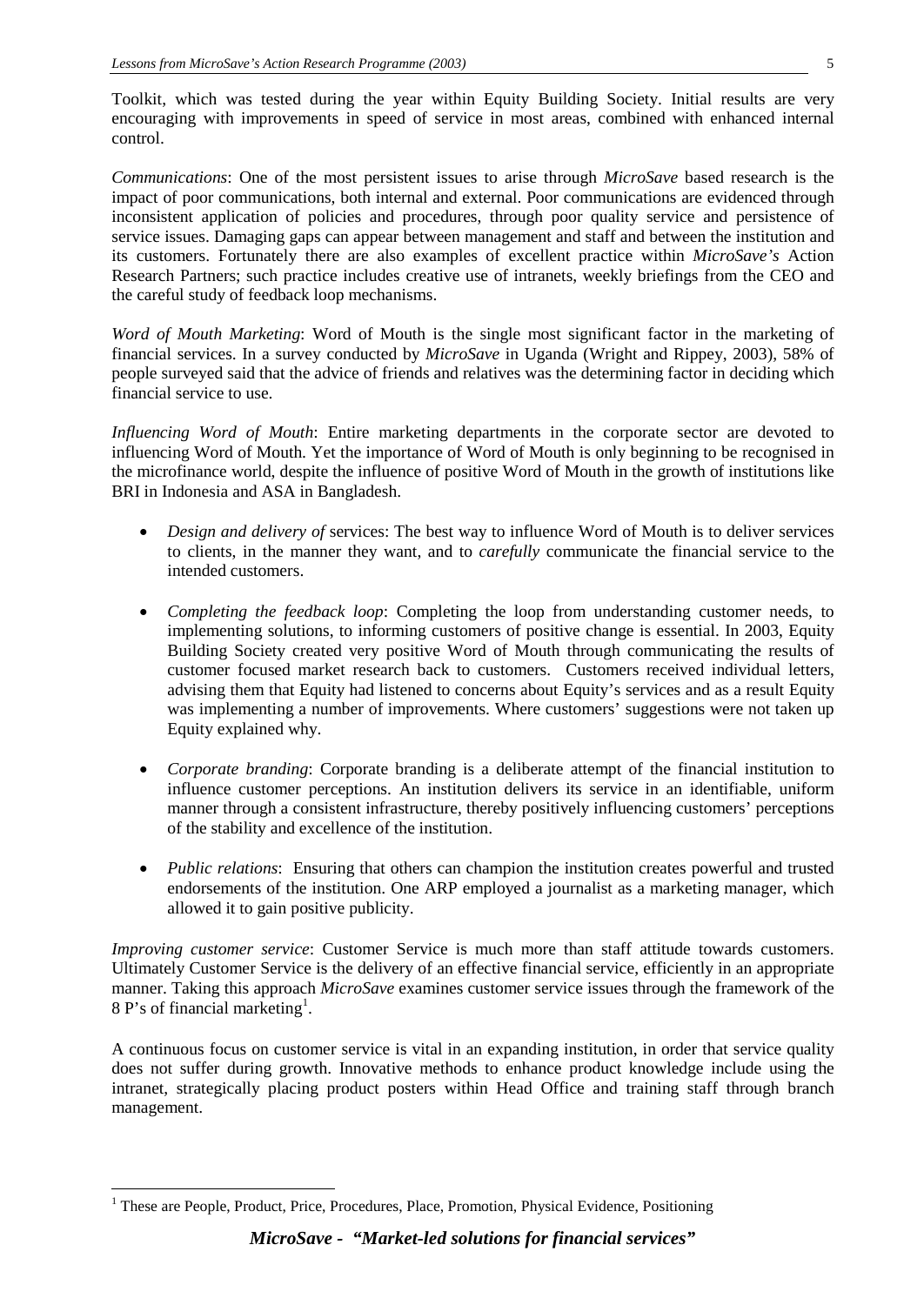*Automating costing*: Most *MicroSave* ARPs have developed product-costing systems. However, Teba Bank and Credit Indemnity in South Africa have moved further to automate their costing systems. Credit Indemnity has introduced a data warehouse, which has allowed it to automate the production of activity based costing at product, branch, and client segment levels.

*Product development is a skill*: Product development is a skill, which can be effectively institutionalised. *MicroSave* ARPs working on successive products have in many cases been able to adapt and internalise *MicroSave*'s product development process.

*Rapid rollout through standardisation*: Maintaining a consistent multi-skilled team, who adopt an increasingly tried and tested approach to rollout has allowed *MicroSave* Action Research Partners to rollout their financial services rapidly and effectively.

*Enhancing delivery channels*: *MicroSave's* work with Teba Bank in South Africa and the rapid expansion of ATMs throughout East Africa has demonstrated that electronic banking has huge potential for enhancing the delivery of financial services for the mass market. Electronic banking includes the use of Palm Pilots, ATMs, Debit Cards, Smart Cards and cell-phone banking. However, there are multiple difficulties and challenges to overcome before electronic banking for the poor can become a reality. These include, financial literacy, ensuring access to services through a carefully developed distribution strategy, supportive infrastructure and communications and an appropriate regulatory environment. A range of partnerships will be required to develop an appropriate solution that can provide flexible, accessible, convenient low cost services.

*MicroSave* explored these issues further in a "Virtual Conference on Electronic Banking for the Poor", in February 2004, the proceedings of the virtual conference can be downloaded from *MicroSave*'s website www.*[MicroSave.net](http://www.microsave.net/)*.

#### *Conversations With the Practitioners A forthcoming MicroSave publication*

What does being a "market-led" micro-finance institution mean in practice? What does the concept of being a "market-led" and "client-focused" institution mean to some of the leading microfinance practitioners? In particular what have the leading micro-finance institutions done to become "market-led"? What lessons can be learnt from the leading microfinance practitioners? And what advice do microfinance experts give in this regard?

Over the past year interviews on these and related issues have been undertaken with some of the leading microfinance practitioners in Africa and elsewhere. The outcome of these interviews is a soon to be published book: *"Conversations with Practitioners"*. These wide-ranging discussions with leading practitioners as well as with international experts are presented in an easily accessible format, based around themes covering the "why" and "how" of market-led microfinance. The book discusses the need for microfinance institutions to be market-led and to have a client focus, along with some of the challenges that will need to be overcome and pitfalls to be avoided. The book is a valuable first-hand account of current thinking on issues related to market-led microfinance from a practitioner's perspective.

#### **Box 1: Conversations with the Practitioners**

#### *MicroSave's* **Current Package of Services**

*MicroSave* assists ARPs in market-led product development by providing a varied package of services. However, *MicroSave's* team of three supply side experts (plus occasional input from the Programme Director) cannot address all the supply side tasks related to market-led microfinance in depth. Rather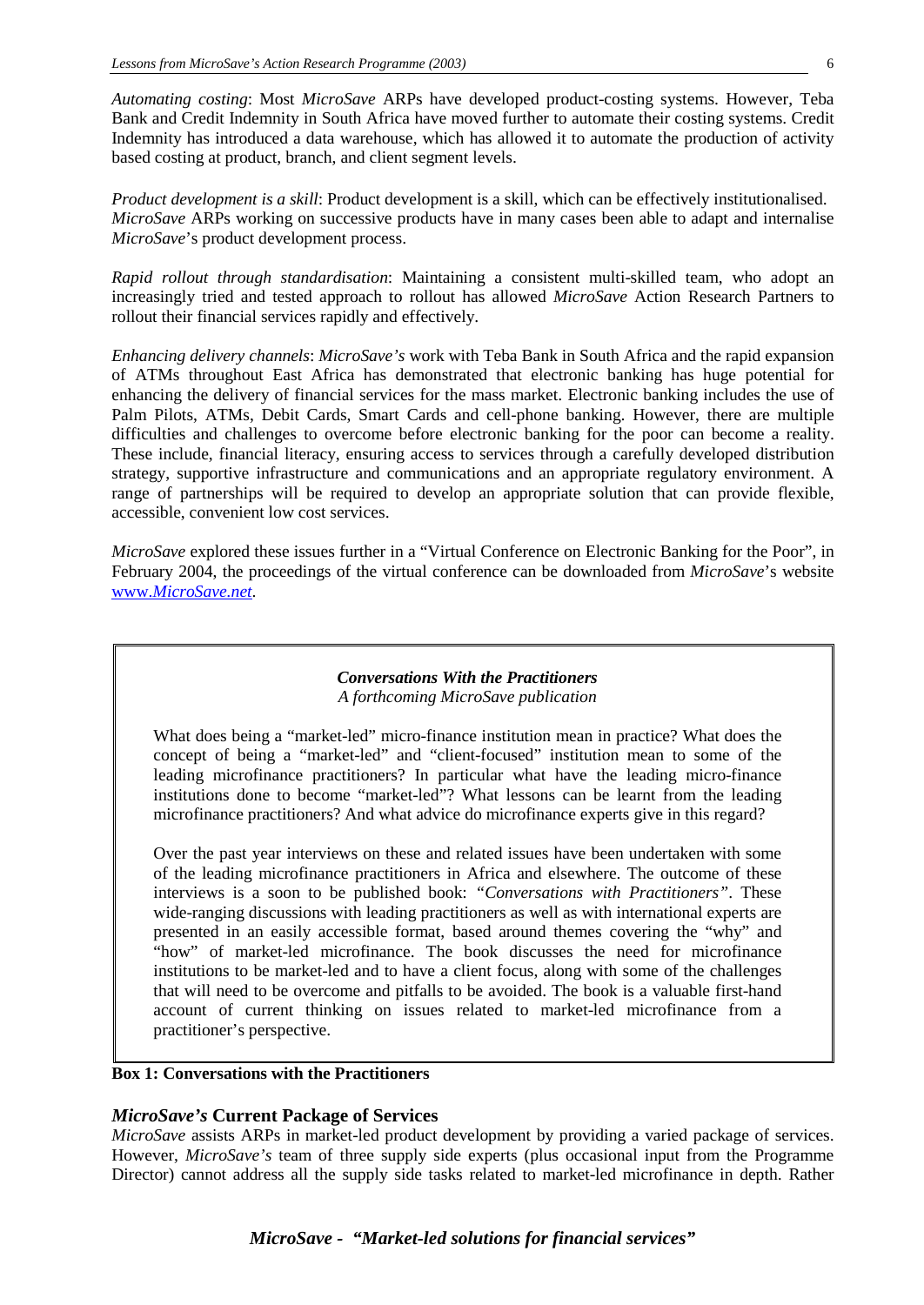*MicroSave* helps orchestrate and review while ARPs draw more heavily on other human and financial resources at their disposal, augmented by limited external consultancy assistance sourced by *MicroSave*.

**Market Research for MicroFinance**: ARP staff are trained in the use of *MicroSave's* participatory research tools, using the *MicroSave* "*Market Research for MicroFinance Toolkit*". ARP staff are provided with expert post workshop facilitation as they practice the skills introduced in the workshop in listening to and understanding their clients. The market research tools are used to develop initial product ideas into concepts and to refine product concepts into prototypes for testing. This process can be represented as follows:

## **Market Research and Prototype Development Process Overview**



#### **Figure 1: Market Research and Prototype Development**

Source: Wright, Graham A.N., "Market Research and Client Responsive Product Development"

**Pilot Testing:** *MicroSave* assists its partners to establish pilot tests to test products they have developed. The pilot testing process has ten stages detailed in *MicroSave's* **"***Toolkit for Planning, Implementing and Monitoring Pilot Tests*" (see Box 2).

#### **The Ten Steps of Pilot Testing**

These steps complement each other in a comprehensive manner:

- 1. Composing the Pilot Test Team
- 2. Developing the Testing Protocol
- 3. Defining the Objectives
- 4. Preparing All Systems
- 5. Modelling the Financial Projections
- 6. Documenting the Product Definitions & Procedures
- 7. Training the Relevant Staff
- 8. Developing Marketing Plan and Materials
- 9. Commencing the Product Test
- 10. Monitoring and Evaluating the Test

#### **Box 2: The Ten Steps of Pilot Testing**

Source: McCord, Michael J. et al. "Toolkit for Planning, Implementing and Monitoring Pilot Tests"

Typically assistance is given in planning the pilot test, setting goals and indicators, and in developing financial projections. During 2003, the "Toolkit for Planning, Implementing and Monitoring Pilot Tests" was significantly revised. Revisions included:

• Cross references to other *MicroSave* resources and toolkits where applicable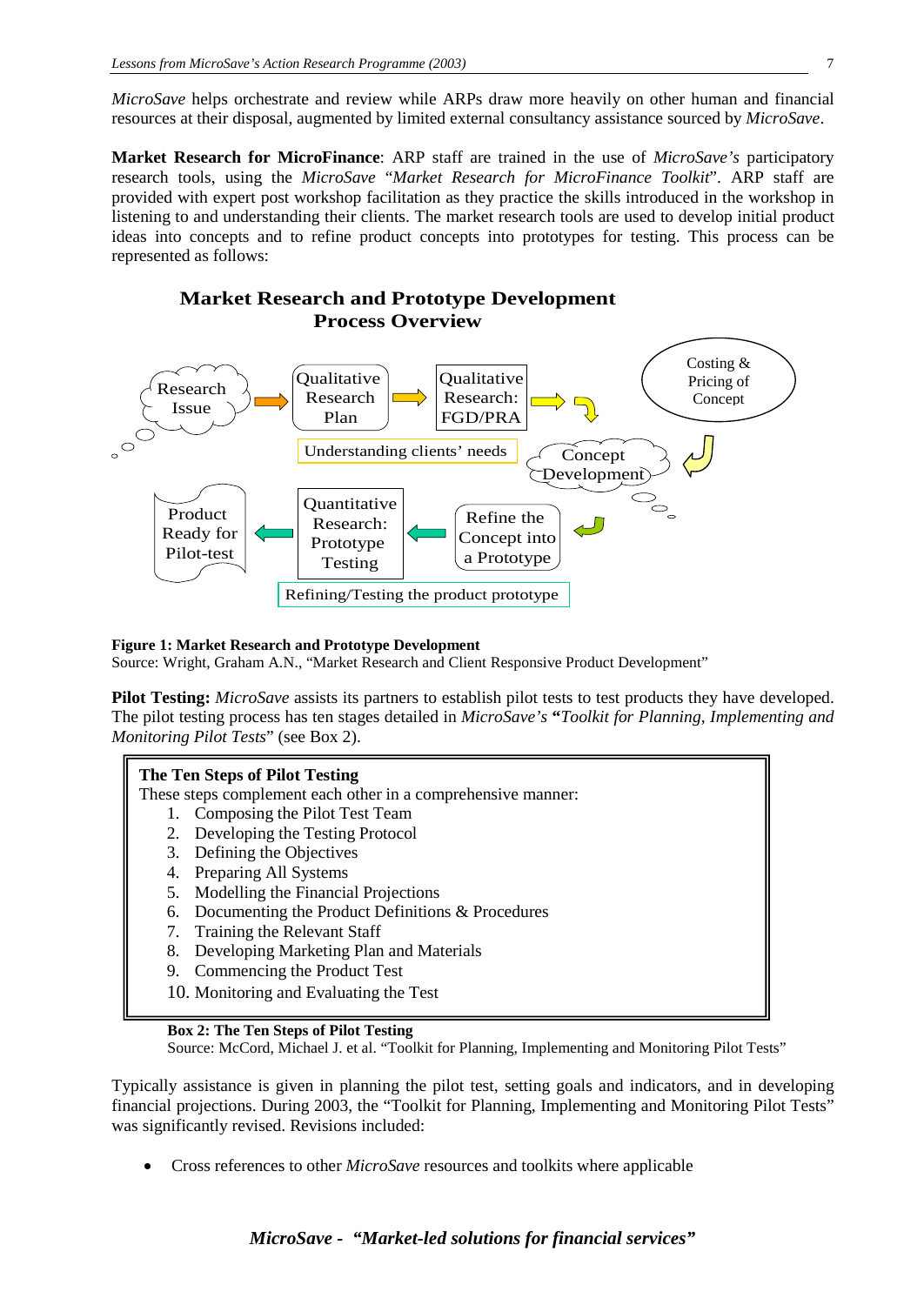- Systems Development: Added checklists, and discussed introducing new products on existing systems
- Financial Projections: Added sensitivity analysis and scenario analysis to the financial model
- Processes and Procedures: Added process mapping
- Marketing: Added reference to marketing plan, rewrote section on product marketing
- Monitoring and Evaluation: Added pilot test monitoring tools and protocols

A paper entitled Lessons from Pilot Testing – The Experience of *MicroSave* (Cracknell et al. 2003) expands on practical lessons learned pilot testing products with *MicroSave* Action Research Partners. These lessons are summarised in Briefing Note 24.

**Product Roll Out:** *MicroSave* performs detailed reviews as its ARPs rollout products. *MicroSave* has summarised its understanding of the factors that contribute to a successful rollout of financial services in a toolkit – "*Product Roll-out: A Toolkit for Expanding a Tested Product Throughout the Market*.*"* This toolkit was refined during 2003 with the addition of monitoring tools.

**Product Costing:** To enable ARPs to develop profitable products, and to develop credible financial projections *MicroSave* assists with the preparation and implementation of a product costing system. *MicroSave's* "*Costing and Pricing Financial Services Toolkit*" was updated during the year to simplify the pricing methodology. The recommended pricing methodology is to first consider the cost of provision, second to consider the prices offered by the competition and finally to consider the value customers place on the product to determine whether any premium price can be justified. During 2004, *MicroSave* will work on extending the product costing methodology to branch based costing.

**Incentive Scheme Design:** *MicroSave* commissioned Martin Holtmann to develop the "*Designing Staff Incentive Schemes Toolkit*", this was tested during 2002 and 2003. Lessons learned from these experiences will be brought into the Staff Incentives Toolkit in 2004. The original toolkit was based mainly on Staff Incentive Schemes for credit programmes, in the revised toolkit Staff Incentive Schemes for Savings programmes will be considered.

**Product Marketing:** The successful introduction of new products often depends on the ability of the product development team to market the new product to customers *and to staff.* Adapting its Market Research for MicroFinance tools, *MicroSave* helps its ARPs to develop a product-marketing plan. The plan combines competition analysis, benefit statements, tag lines, Unique Selling Propositions (USPs), positioning statements, and Frequently-Asked-Question (FAQ) guides with an analysis of both the macro and microenvironments facing the institution. This experience is reflected in a "*Product Marketing Strategy Toolkit*."

**Strategic Marketing:** *MicroSave* collaborated with TMS Financial, a South African marketing company to perform Marketing Audits of its ARPs. These audits highlighted strategic dimensions beyond product marketing, which *MicroSave* have developed into a "*Strategic Marketing for Microfinance Institutions Toolkit*.*"*

**Risk Analysis:** As some pilot tests ran into difficulties *MicroSave* became aware that in retrospect many challenges could have been predicted, and that many of the risks faced could have been mitigated through carefully considered management responses. This led *MicroSave* to work with Shorebank Advisory Services and its ARPs to create a *"Institutional and Product Development Risk Analysis for Microfinance Institutions Toolkit"*. *MicroSave* assists its partners to consider risk at key stages of the pilot test process - during the establishment of the pilot test, during pilot test reviews, and before the product is rolled out. This toolkit is available on the *MicroSave* website.

**Process Mapping:** During 2003, *MicroSave* in collaboration with Shorebank Advisory Services developed a "*Process Mapping Toolkit"*. This approach was tested in redefining the savings policies of Equity Building Society and will be further tested during 2004. Process mapping has proven a remarkably powerful tool as it can be used to:

• Improve the efficiency of product delivery through identifying redundant or lengthy processes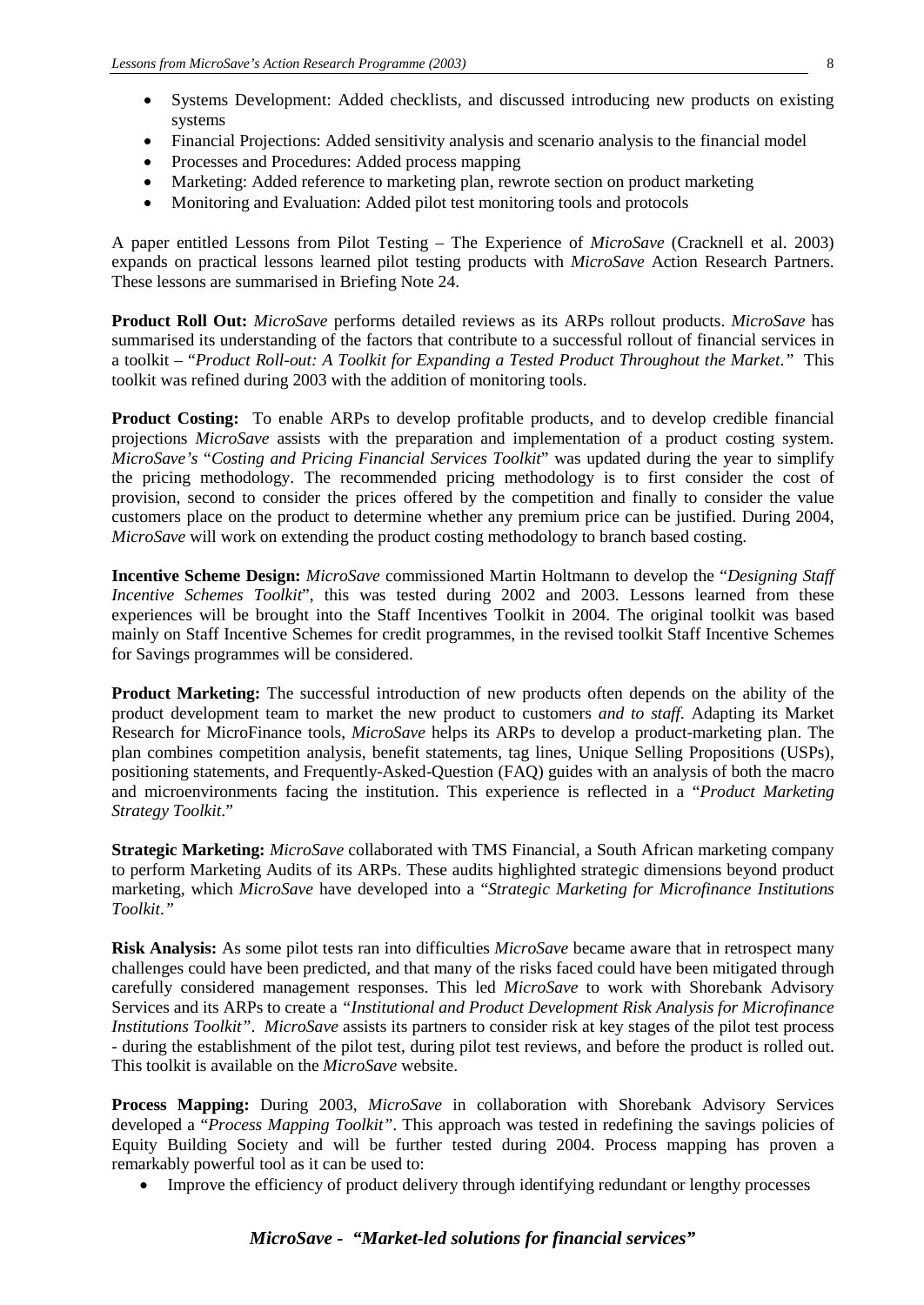- Design or improve procedure manuals
- Develop easy to understand training materials
- Highlight areas of potential risk within the product delivery process
- Consider the adequacy of internal controls

**Customer Service:** During 2003, *MicroSave* started developing a customer service methodology. Whilst taking cognisance of existing customer service methodologies which focus on the customer / staff interface *MicroSave's* customer service approach goes further. The *MicroSave* approach uses a workshop based investigative tool in which staff identify and examine customer service issues. Client based research tools and feedback mechanisms complement this analysis.

**Enhanced Cooperation Between ARPs:** Two practice groups met to share knowledge and experience between ARPs, the Staff Incentive Schemes and Information Technology Practice Groups. Practice group sessions on Credit and Customer Service are expected to follow in 2004. ARPs collaborated with *MicroSave* and its consultants to continue to test and develop *MicroSave*'s range of practice based tools. These included continued review of staff incentive schemes, involving Equity, FINCA Uganda, KPOSB and TPB. Similarly *MicroSave* expects to further develop and test the Institutional and Product Risk Analysis Toolkit during 2004.

#### **Course Attendance during 2003**

During 2003, *MicroSave*'s ARPs attended two core workshops, the CEOs' Workshops in February and October. Optional workshops included Staff Incentive Schemes, Customer Service, IT Practice Group and Strategic Marketing. Participation is outlined in Table 2.

|                  | <b>MR4MF</b><br><b>TOT</b> | CEOs<br>Workshop I | CEOs<br>Workshop II | Staff<br><i>Incentive</i><br><b>Schemes</b> | Customer<br>Service | $I\!I$<br>Practice<br>Group | <b>Strategic</b><br><b>Marketing</b> | <b>Total</b> |
|------------------|----------------------------|--------------------|---------------------|---------------------------------------------|---------------------|-----------------------------|--------------------------------------|--------------|
| Equity           |                            | $\overline{2}$     | 3                   | 3                                           | 20                  |                             | 3                                    | 31           |
| <b>KPOSB</b>     | $\overline{2}$             | 3                  | 3                   | $\overline{4}$                              |                     | $\overline{2}$              | 2                                    | 16           |
| <b>TPB</b>       |                            |                    | $\mathfrak{D}$      | $\overline{3}$                              |                     |                             |                                      | 8            |
| Centenary        |                            |                    | $\Omega$            |                                             |                     |                             |                                      | $\Omega$     |
| <b>UMU</b>       |                            |                    |                     | $\overline{2}$                              |                     |                             |                                      | 5            |
| <b>FINCA</b>     |                            | 2                  | $\overline{2}$      | $\overline{2}$                              |                     |                             |                                      | 6            |
| Uganda           |                            |                    |                     |                                             |                     |                             |                                      |              |
| Teba Bank        |                            | $\overline{2}$     | $\overline{2}$      |                                             |                     | 3                           |                                      | 8            |
| Credit           |                            | 3                  | $\overline{2}$      |                                             |                     |                             |                                      | 6            |
| <b>Indemnity</b> |                            |                    |                     |                                             |                     |                             |                                      |              |
| <b>FINCA</b>     |                            | $\overline{2}$     | $\overline{2}$      | $\overline{2}$                              |                     |                             |                                      | 6            |
| Tanzania         |                            |                    |                     |                                             |                     |                             |                                      |              |
| Non-ARP          | 26                         | 9                  | 6                   | $\overline{4}$                              |                     |                             | 20                                   | 65           |
| participants     |                            |                    |                     |                                             |                     |                             |                                      |              |
| Total            |                            | 27                 | 23                  | 22                                          | 20                  | 6                           | 25                                   | 151          |
| Participants     |                            |                    |                     |                                             |                     |                             |                                      |              |

 **Table 2: ARP attendance at** *MicroSave* **courses during 2003**

*Market Research For Microfinance Trainers of Trainers Workshop: Nakuru, Kenya, 19-30<sup>th</sup> May 2003* A total of 28 international participants completed research on customer perceptions of Equity Building Society, whilst learning *MicroSave's* Market Research For MicroFinance tools.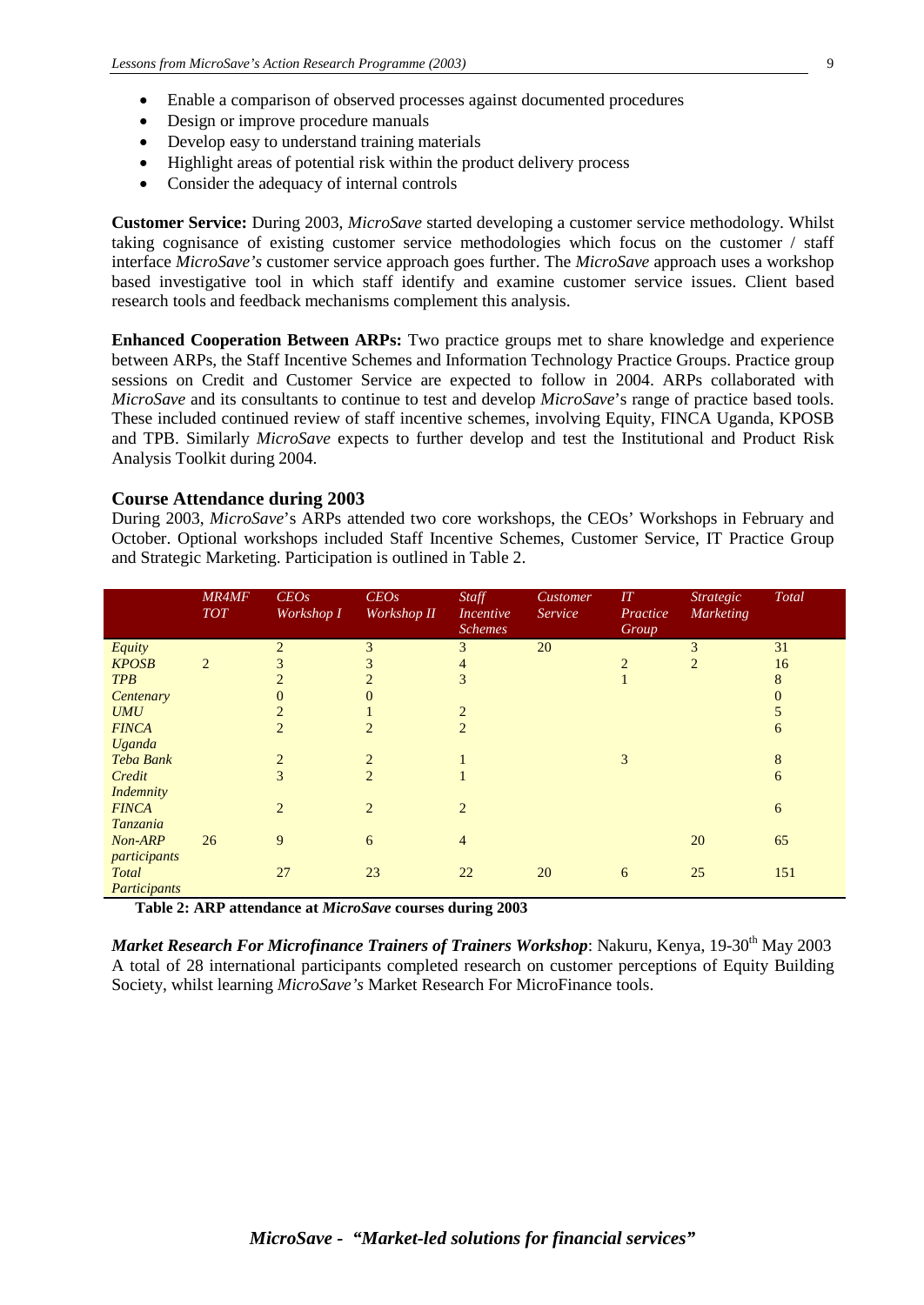## *CEOs Workshop*: Mount Grace Hotel, South Africa, 19-20<sup>th</sup> February 2003

The CEOs workshop considered the strategic direction of *MicroSave* for 2004-2007. Presentations were given on customer service at TPB, costing and pricing of financial services, alternative perspectives on product development. To maximise and facilitate cross learning between Action Research Partners four practice groups were established. The four practice groups were Information Technology, Staff Incentive Schemes, Customer Service and Credit.

## *CEOs Workshop*: Aberdare Country Club, Nyeri, Kenya, 14-16<sup>th</sup> October 2003

This CEOs workshop was updated on preparations for the new *MicroSave* project. Presentations were given on lessons from pilot testing, electronic banking at Teba, remodelling a postal bank and process mapping at Equity Building Society. Feedback was provided on the progress of the practice groups.

## *Customer Service*: Merica Hotel, Nakuru, Kenya, 5<sup>th</sup>-6<sup>th</sup> November 2003

The customer service workshop was held as part of a customer service audit at Equity Building Society. Approximately 20 people from all levels within the institution participated in a two day workshop held at the Merica Hotel in Nakuru, Kenya.

## *Staff Incentive Schemes:* Windsor Golf and Country Club, 13-14<sup>th</sup> October 2003

This workshop was one in a series of staff incentive scheme workshops reporting on the ongoing development of staff incentive schemes within *MicroSave's* Action Research Partnership.

## *Strategic Marketing Workshop*: Mountain Village, Arusha Tanzania,  $25<sup>th</sup> - 27<sup>th</sup>$  November 2003

The strategic marketing workshop presented the strategic marketing concepts of corporate branding and identity, product marketing, customer service and delivery channels to a group of institutions that had low exposure to *MicroSave* but high potential to become future Action Research Partners.

#### **Selection of Action Research Partners**

*MicroSave's* ARPs were selected through a competitive process. A request for proposals was disseminated and institutions were asked to provide a detailed proposal with supporting documentation. Proposals were vetted and the institutions visited. A transparent appraisal process was used to select the most suitable partners. As at December 31<sup>st</sup> 2003, *MicroSave* had nine ARPs, as indicated in Table 3.

| <i>Institution</i>                                  | Country         | Product                                                           |
|-----------------------------------------------------|-----------------|-------------------------------------------------------------------|
| <b>Development</b><br>Rural<br>Centenary<br>$Bank*$ | Uganda          | Home Improvement Loan ( <i>HIL</i> )                              |
| <b>FINCA</b>                                        | Uganda          | <b>Open Access Savings</b>                                        |
|                                                     |                 | Refinement of Step Credit/Flexibility Village Banking<br>products |
| Uganda Micro-finance Union                          | Uganda          | <i><b>Express Savings</b></i>                                     |
| <b>Kenya Post Office Savings Bank</b>               | Kenya           | <b>Bidii Savings Account</b>                                      |
| <b>Equity Building Society</b>                      | Kenya           | <b>Jijenge Contractual Savings Product</b>                        |
|                                                     |                 | <b>SAKO Plus Loan Product</b>                                     |
|                                                     |                 | Refining existing products                                        |
| Tanzania Postal Bank                                | Tanzania        | Domicile Quick Account (DOA)                                      |
| FINCA-Tanzania                                      | <b>Tanzania</b> | <b>Uvibiashara Leasing Product</b>                                |
| Teba Bank                                           | South Africa    | Grow With Us (GWU) Savings, Teba Bank's Debit                     |
|                                                     |                 | Card, Grow With Us (GWU) Loans                                    |
| <b>Credit Indemnity</b>                             | South Africa    |                                                                   |

**Table 3 - Partners of** *MicroSave* **as at 31.12.03**

\* Centenary Rural Development Bank was moved to Associate Status during 2003.

#### **Product Statistics At A Glance**

To date seven of *MicroSave*'s partner institutions have launched pilot tests. Tanzania Post Bank has rolled out the *Domicile Quick Account*. Kenya Post Office Savings Bank is in the process of rolling out its *Bidii* product. Teba Bank has rolled out its *Grow With Us Savings Account* and is currently pilot testing its debit card product. FINCA Uganda abandoned its *SEP loans* pilot test and is currently testing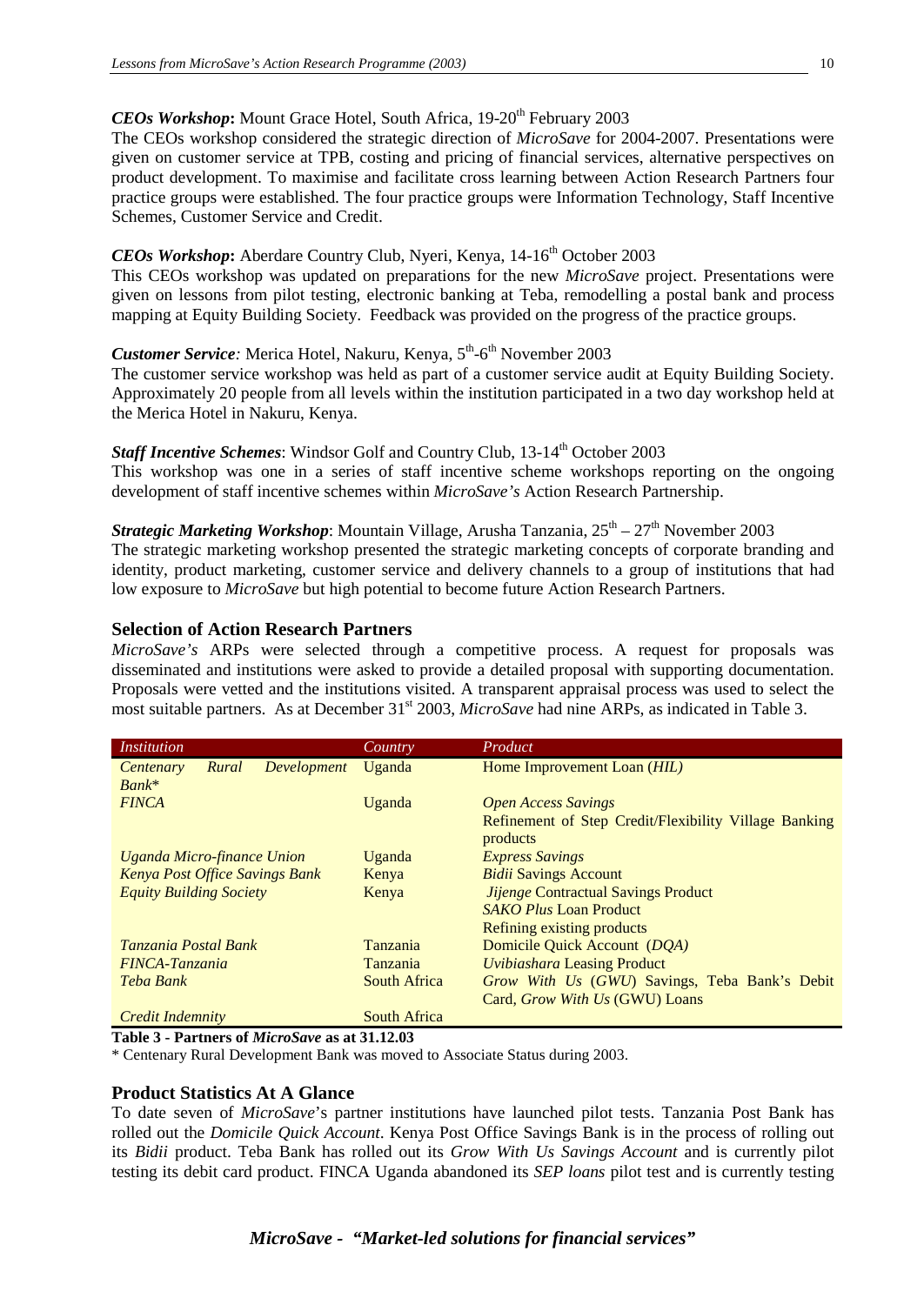*Open Access Savings*. FINCA Tanzania started testing its *Uvibiashara* leasing product. Centenary rolled out its *Home Improvement Loan*. The results to 30<sup>th</sup> November 2003 are summarised in Table 4.

| <b>Institution</b>                         | <b>Product</b>   | <b>Status</b>                | <b>Number</b><br>of<br><i>locations</i> | <b>Clients</b><br>Nov 03 | <b>Clients</b><br>$Nov$ 02 | $\boldsymbol{U}$ S\$<br>$Nov$ 03 | $\boldsymbol{U}$ S\$<br>$Nov$ 02 |
|--------------------------------------------|------------------|------------------------------|-----------------------------------------|--------------------------|----------------------------|----------------------------------|----------------------------------|
| <b>Teba Bank</b>                           | <b>GWU</b>       | <b>Rolled Out</b>            | 18                                      | 87,705                   | 45,529                     | 16,272,087                       | 6,633,744                        |
| <b>Teba Bank</b>                           | A Card           | <b>Pilot Test</b>            | n/a                                     | 770                      |                            | 132,000                          |                                  |
| <b>TPB</b>                                 | <b>DQA</b>       | <b>Rolled Out</b>            | 21                                      | 57,938                   | 40,723                     | 9,782,938                        | 6,973,000                        |
| <b>KPOSB</b>                               | Bidii            | <b>Partial Rollout</b>       | 15                                      | 12,746                   | 4,277                      | 2,545,600                        | 698.254                          |
| <b>FINCA Uganda</b> Open Access Pilot Test | Individual       |                              | $\overline{2}$                          | 3,286                    |                            | 163,000                          |                                  |
| <b>FINCA Uganda</b> Open Access Pilot Test | Group            |                              | 2                                       | 326                      |                            | 462,850                          |                                  |
| <b>Equity</b>                              | <b>Jijenge</b>   | <b>Rolled Out</b>            | 15                                      | 4,242                    | 1,104                      | 403,468                          | 58,442                           |
| <b>Equity</b>                              | Product          |                              | 15                                      | 233,253                  | 155,883                    | 40,982,863                       | 27,461,448                       |
|                                            | Refinement       |                              |                                         |                          |                            |                                  |                                  |
| <b>Total</b>                               | <b>Savings</b>   |                              |                                         | 400,266                  | 247,516                    | 70,744,806                       | 41,147,332                       |
| <b>FINCA Uganda</b>                        | <b>SEP</b>       | <b>Test Cancelled</b>        | 3                                       | 122                      | 415                        | 30,000                           | 146,095                          |
| <b>FINCA Tz</b>                            |                  | Uvibiashara Under Pilot Test | $\mathbf{1}$                            | 9                        | 3,619                      |                                  |                                  |
| <b>Centenary</b>                           | <b>HIL</b>       | <b>Rolled Out</b>            | 16                                      | 3,231                    | 440                        | 5,540,210                        | 739,027                          |
| <b>Equity</b>                              | <b>SAKO Plus</b> | <b>Under Pilot Test</b>      | $\overline{4}$                          | 690                      | 259                        | 134,952                          | 95,241                           |
| <b>Equity</b>                              | Product          |                              | 15                                      | 65,333                   | 41,144                     | 22,107,800                       | 14,967,265                       |
|                                            | Refinement       |                              |                                         |                          |                            |                                  |                                  |
| <b>Total</b>                               | Loans            |                              |                                         | 69,385                   | 42,258                     | 27,826,581                       | 15,947,628                       |

**Table 4: Product Statistics At a Glance to 30th November 2003**

## **Progress During 2003 by Action Research Partner**

#### **Equity Building Society**

*Growth Management*: Equity expanded rapidly with its rate of growth peaking at over 15,000 new accounts per month, during the final quarter of the year. This rate of growth is set to continue in the short term, with the opening of additional branches.

Rapid growth is placing significant stress on Equity's systems, staff and management. In particular, as the number of depositors increases Equity faces a rapid increase in demand for loans. Equity is responding through strengthening and decentralising management, by improving procedures and controls and by introducing a Wide Area Network. To improve its loan portfolio management it is strengthening loan management systems, putting in place a series of additional controls and credit committees. Despite significant progress much remains to be done.

*Product Development***:** Equity developed two products with *MicroSave- Jijenge* a contractual savings account and *SAKO Plus* a loan based upon customers' savings history with Equity.

*Jijgenge: Jijenge* is a contractual savings account, which enables Equity clients to save a fixed amount weekly or monthly. The major features of *Jijenge* are presented in Box 3.

### **Features of Equity's Jijgenge Savings Account**

*Opening balance*: No minimum required *Minimum deposit*: Kshs.500 monthly, which can be paid in weekly, bi-weekly, and monthly increments *Early access*: Allowed under penalty *Priority access to emergency loans*: Up to 90% of the balance of the savings can be obtained be obtained with a preferential interest rate, immediate disbursement, and no fees *Maturity date*: Assigned by the customer *Interest paid*: On a tiered basis to incentivise long-term deposits. *Fees and Commissions*: No ledger fees, deposit fees, or standing order charges

**Box 3: Features of the** *Jijenge* **Savings Account**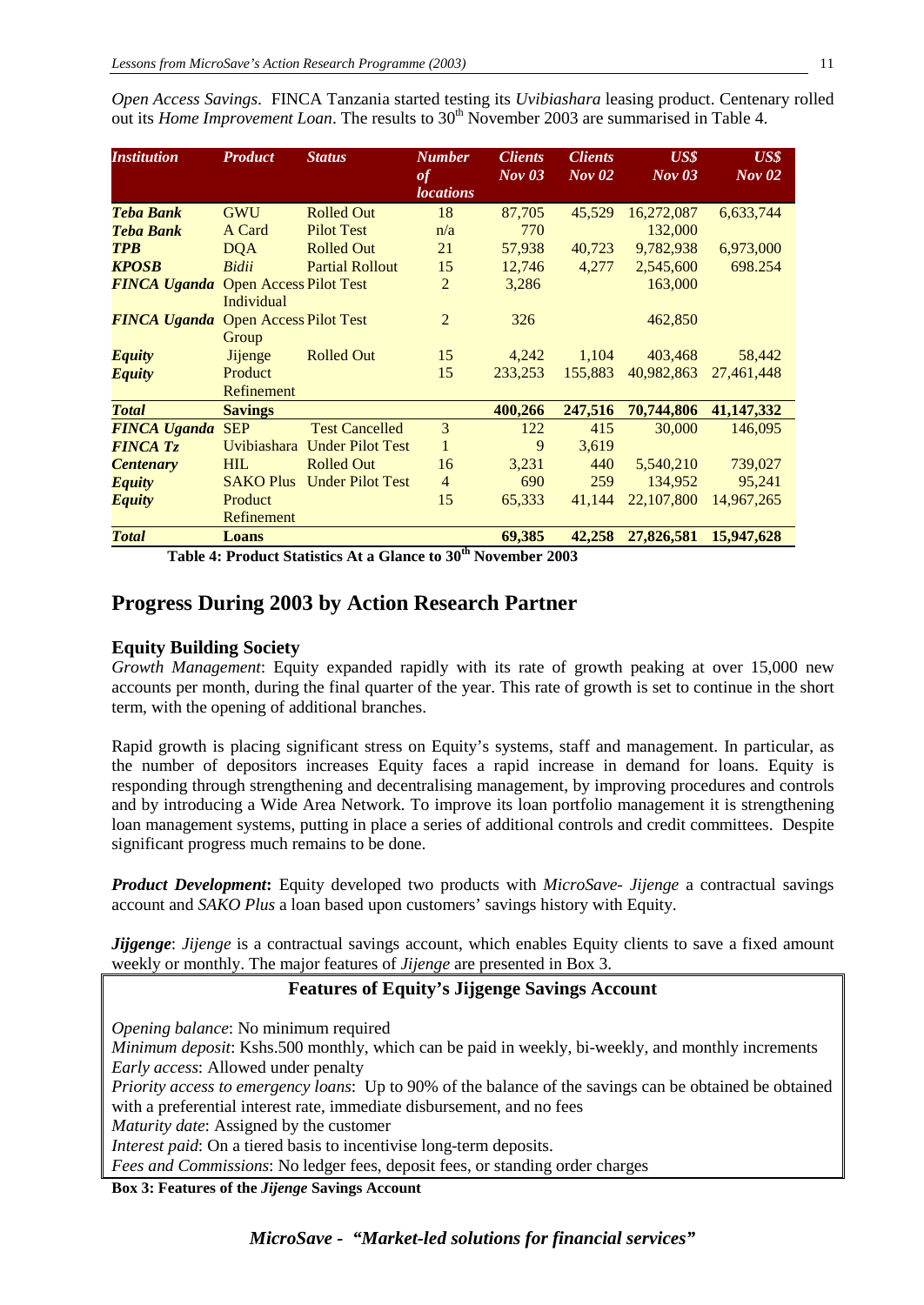Performance of the *Jijenge* product during 2003 is given in Table 5. Between September 2002 and January 2003, all of the pilot-test branches under performed. Upon review, the principal reason was a slackening in the selling effort – marketing and awareness campaigns, but more importantly the branch service desks were not manned at all times. As a more complex product with longer-term customer commitments *Jijenge* requires a customer service officer to close the sale

After meetings with Equity managers and marketing representatives, and due pressure from senior management branches reported significant growth in new accounts, with three of the four pilot test branches surpassing their targets.

| Table 5: <i>Jijenge</i> performance during 2003 |            |         |  |  |  |
|-------------------------------------------------|------------|---------|--|--|--|
|                                                 | # Accounts | US\$    |  |  |  |
| <b>November 2002</b> 1,104                      |            | 58,442  |  |  |  |
| <b>January 2003</b>                             | 1.857      | 128,526 |  |  |  |
| <b>May 2003</b>                                 | 3.271      | 262,161 |  |  |  |
| <b>August 2003</b>                              | 3,914      | 360,223 |  |  |  |
| <b>November 2003</b>                            | 4.242      | 403,468 |  |  |  |

However, after May 2003, growth in sales of the *Jijenge* Account again slackened. Equity's rapid expansion had a negative effect on *Jijenge* and SAKO Plus as customer service staff moved from sales desks to opening standard savings accounts. Branches that were able to retain the Jijenge sales desk in the banking hall for longest consistently reported the highest sales

Understanding of the product amongst Equity Branch Managers and staff improved during the year. In the words of one senior manager "*Jijenge* is the most talked about product in Equity". *Jijenge* has found an important niche – the account is being used in many branches to provide security against which salary advances can be made, particularly among teachers and city council employees who are often paid late.

*MicroSave* in association with Equity conducted research on the *Jijenge Account* from in June 2003 in 6 branches. The research sought to:

- Ascertain clients' understanding and perception of the *Jijenge Account*.
- Establish staff reactions to clients' perceptions of the *Jijenge Account*.
- $\triangleright$  Review marketing plans and activities that have been taken place in the branches and
- Determine whether the physical infrastructure of the branches is adequate to support *Jijenge*

The major findings of the review revealed that some clients believed that the minimum one-year contractual period of the *Jijenge Account* was too long. Staff were enthusiastic about the product. They appear content with the physical infrastructure put in place to support the product, although they had concerns relating to the level and quality of marketing support. Recommendations were provided in relation to push marketing, pull marketing and promotional material. Not all the staff members interviewed had a comprehensive understanding of the product.

*SAKO Plus*:The SAKO Plus pilot test is operating in four branches. Murarandia, Kangema, Kiriaini and Kangari. SAKO Plus loans are secured on the savings history of Equity clients. Features of SAKO plus are given in Box 4 below.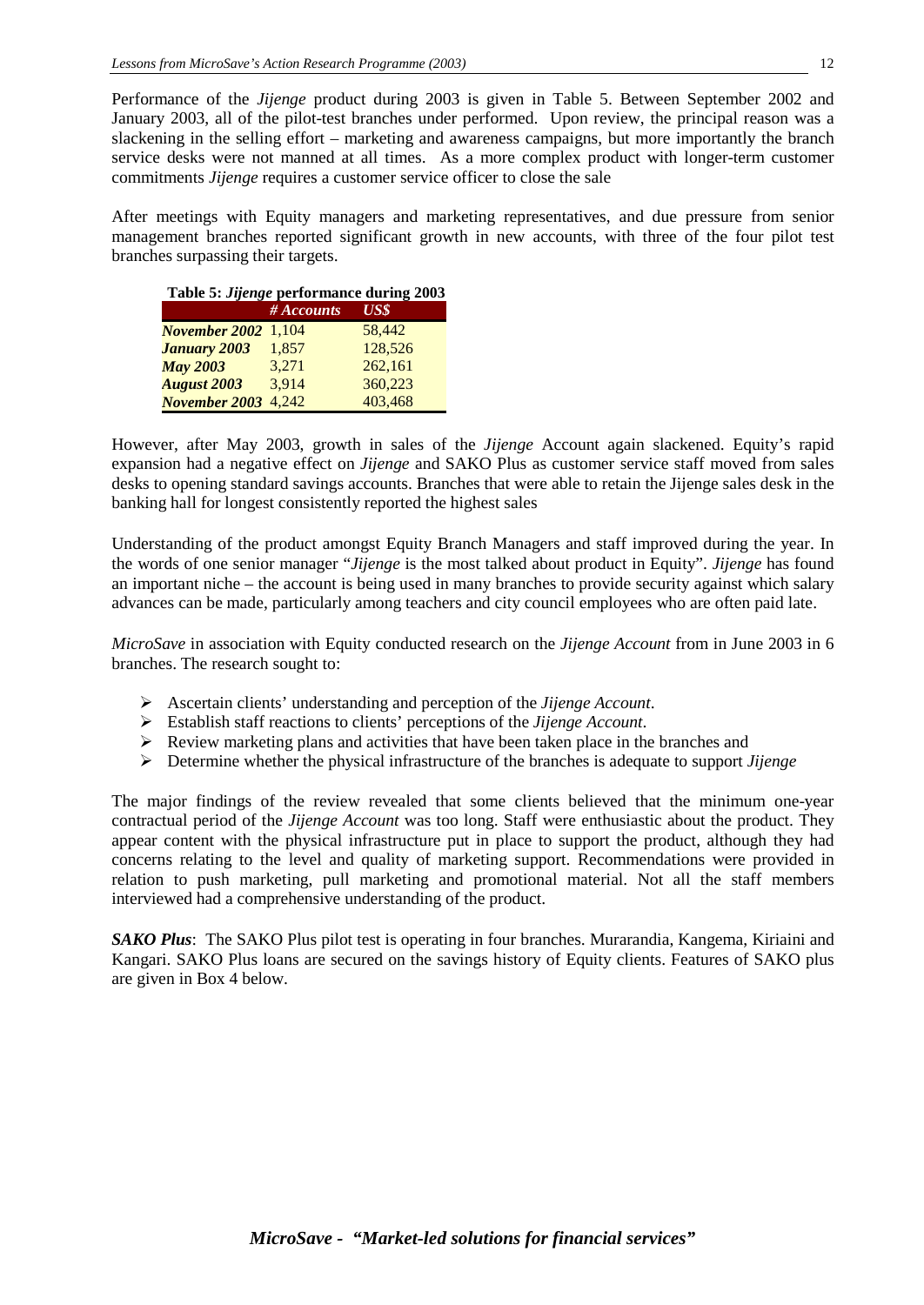#### **Features of the SAKO Plus product**

*Borrowing Limit*: Borrow *up to* 4 times savings balance depending on ability to repay the loan *Collateral*: No collateral required below Ksh.100,000 (\$1,282) *Graduated loans*: Access to higher value loans is given on successful repayment of earlier loans *Interest Rate*: Set competitively

**Box 4: Features of the SAKO Plus Product**

Performance of the SAKO Plus product is given below. Sales were particularly slow from May 2003 as sales desks were removed and staff reallocated to respond to a rapid increase in Equity's deposit accounts. In addition, the high existing workload of Equity credit officers meant that there was limited spare capacity to appraise new SAKO Plus clients.

|                          | $#$ Accounts | US\$    |
|--------------------------|--------------|---------|
| <b>November 2002 259</b> |              | 95.241  |
| <b>January 2002</b>      | 502          | 201,592 |
| <b>May 2003</b>          | 603          | 221,870 |
| <b>August 2003</b>       | 650          | 204,491 |
| <b>November 2003 690</b> |              | 134,952 |

**Table 6: SAKO Plus performance during 2003**

A team from Equity and *MicroSave* staff performed reviews of the SAKO Plus product. The review demonstrated that although Equity staff were well trained, there was poor display of product information within branches and poor reporting on the product. It was also clear that different branches were interpreting SAKO Plus policies and selling the product in different ways. Issues related to the Bankers' Realm system were identified.

A review of the Mururandia Branch uncovered two serious issues. Loans to tea farmers were being provided on the basis that interest payments would be made monthly during the course of the loan, with capital repayments being taken from the mini and annual tea bonuses paid to tea farmers. This means that the yield on the loan portfolio is considerably lower than expected due to late repayment of capital. In addition, as the Bankers Realm system anticipates receiving full repayments of interest and capital monthly it indicates significant levels of arrears on these loans, when in fact they are being repaid as agreed. Nevertheless sales of SAKO Plus in Mururandia were much higher relative to other branches, which was attributed to the Branch Manager marketing the product directly to members of a competing SACCO society.

*Process Mapping*: *MicroSave* provided assistance to Equity to rework their policies and procedures through a process mapping exercise. The objective of process mapping was to standardise policies and procedures, improve efficiency, assess risk, optimise internal controls and develop training guides. With the assistance of a consultant, Equity followed the participatory process outlined in *MicroSave's*  "*Process Mapping Toolkit*" The new savings procedures were tested in one branch over the course of a month and were then rolled out to all branches.

The process mapping exercise and associated changes in procedures led to reductions in cycle time as indicated in the Table 7. Cash transaction time increased slightly due to an extra procedure being introduced to improve internal control.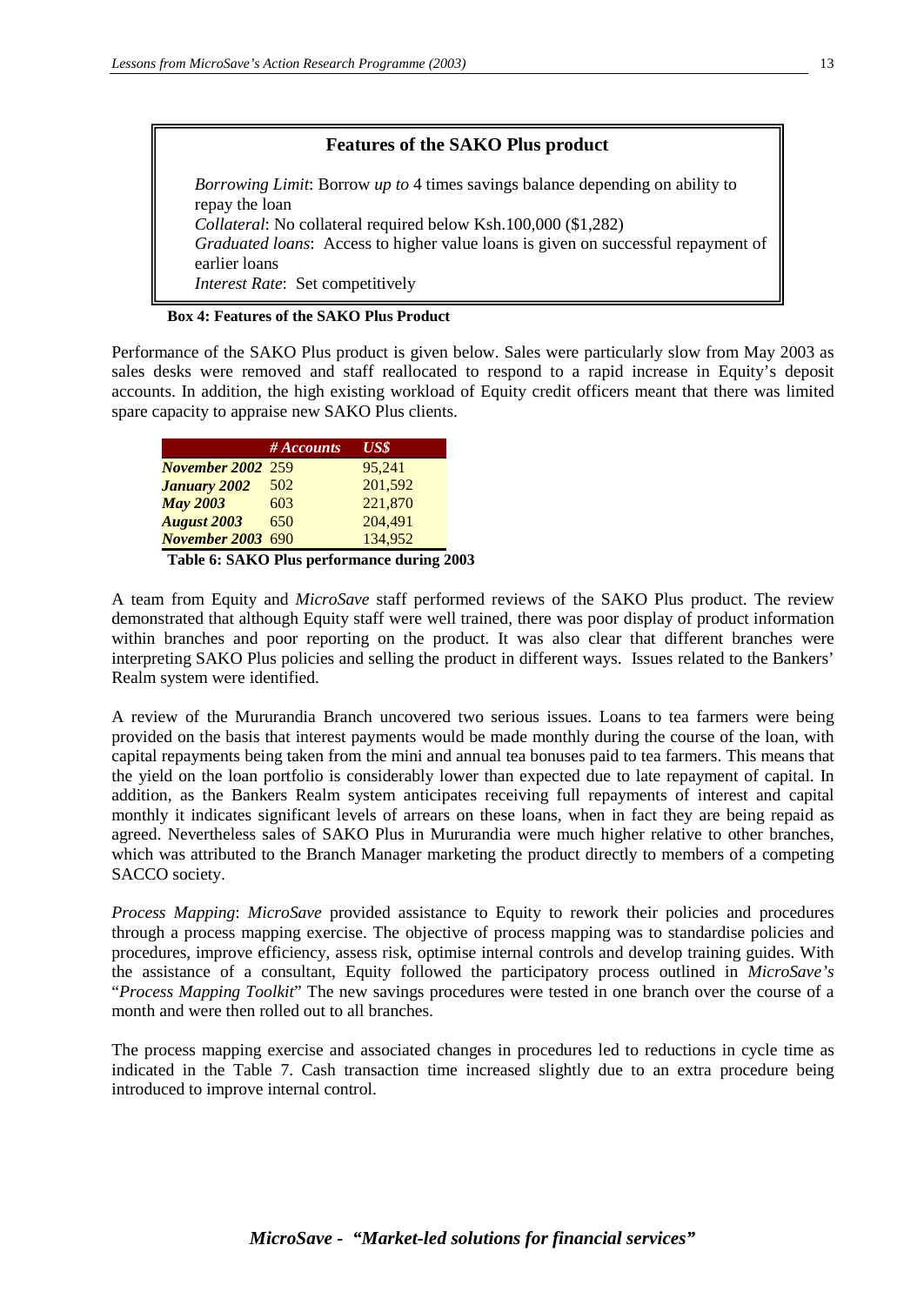| <b>Activity</b>                      | <b>Pre-pilot</b> | Post-pilot   |
|--------------------------------------|------------------|--------------|
| Account opening                      | 12.6 minutes     | 9.78 minutes |
| Cash transaction (time with cashier) | 1.96 minutes     | 2.17 minutes |
| Cash transactions (total cycle time) | 7.14 minutes     | 4.96 minutes |
| Magnetic cards                       | 1 month          | 2 weeks      |

#### **Table 7: Key Timings After Process Mapping**

Standardisation and improvement of policies led to significant benefits to Equity which have included, better risk management, better understanding and consistent application of policies and an ability to handle more business with existing resources. The participatory process also led to the identification of quick wins, and improvements in branch layout.

*Market Research for Microfinance*: Equity hosted 28 participants of *MicroSave's* Market Research For Microfinance Trainers of Trainers course. The research focused on client perceptions of Equity, which were largely positive. Customers commended Equity for its fast efficient and knowledgeable service, its ease of procedures and access to branch management. Suggestions were made to use other languages in written materials, which Equity is considering. Customers highlighted the need for Equity to connect its branches through a Wide Area Network, to better communicate fees and charges and to offer more flexible collateral requirements and loan terms.

*Customer Service Review*: Twenty Equity staff participated in a customer service workshop. The workshop tested a new *MicroSave* customer service diagnosis and analysis tool. Using this tool Equity examined customer service issues in relation to each of the 8Ps of financial marketing. Participants were asked how frequently particular customer service issues arose, where they occurred and how serious the impact was upon Equity. Frequent and/or high impact customer service issues were then discussed in an open forum and potential solutions discussed. From the huge range of issues identified Equity created a matrix listing the major themes and a range of strategies to address these themes.

Some of the significant issues identified by Equity included, poor product knowledge by clients and staff, inconsistent promotion of products and services, a fall in service quality related to growth, failure to identify where service quality was deteriorating and lengthening queues.

Amongst the strategies proposed to overcome these shortcomings most related to improving communication. They included:

- *WAN*: It is anticipated that Equity's Wide Area Network will be fully functional by the end of the first quarter 2004. This will allow branchless banking, greater standardisation of service delivery and will remove current manual reconciliation processes between branches.
- *Product Training*: Immediately following the customer service workshop Equity dispatched a head office manager to provide additional on site product training to all branch staff. A question and answer session is followed by written tests. This training has demonstrated poor product knowledge amongst tellers, and poor savings product knowledge amongst loan officers. The training has also demonstrated poor knowledge of new loan procedures.
- *Intranet*: Equity's intranet is developing rapidly, in terms of features, functionality and usefulness. Staff throughout Equity will have online access to key information about Equity including its products, procedures, and structure. The intranet will be used to log key service and IT failures and to maintain Frequently Asked Question Guides
- *Frequently Asked Question Guides*: A frequently asked question guide was developed to ensure that staff were able to answer basic questions about Equity Building Society in a correct and consistent manner.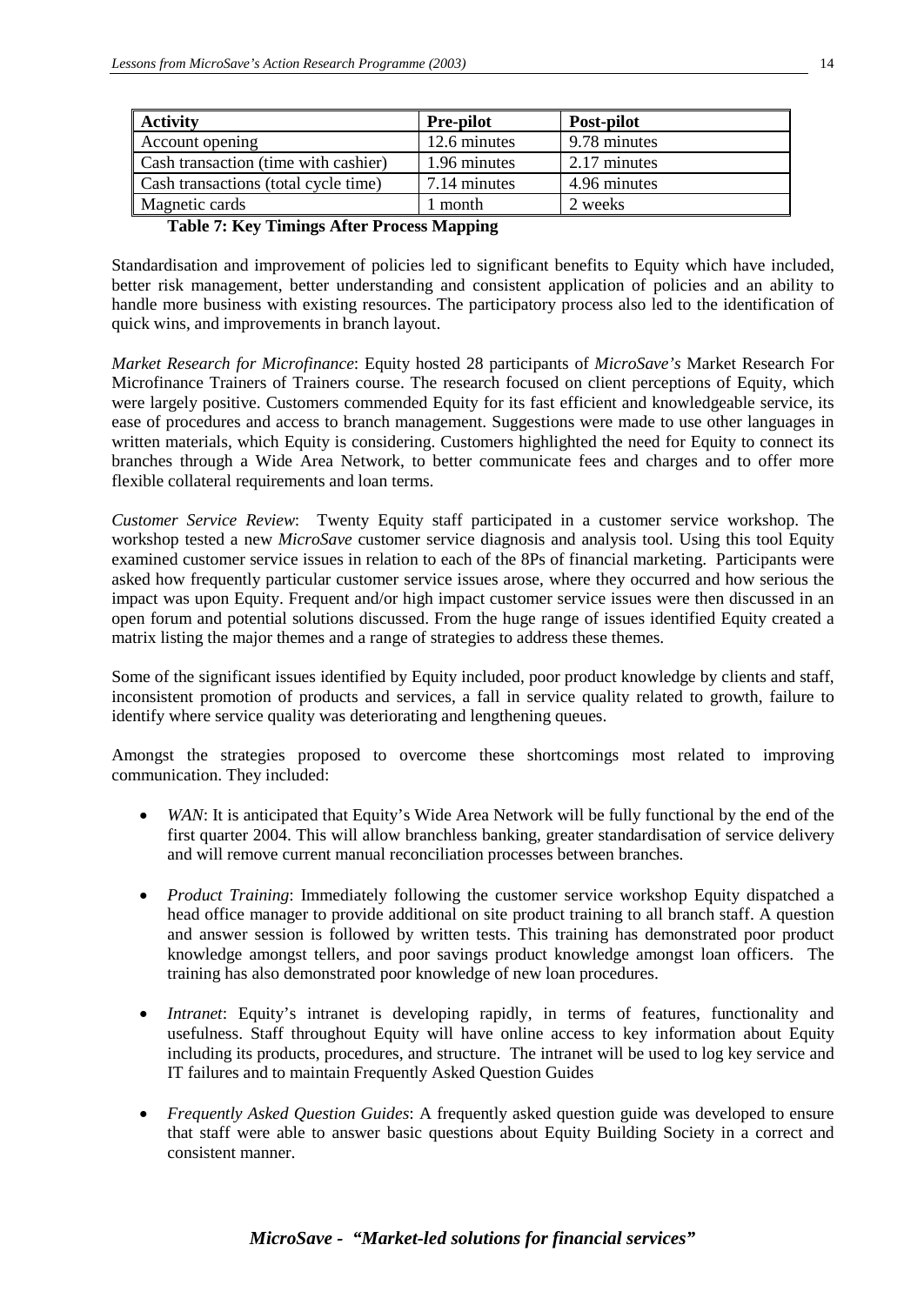• *Front Office Manager*: A new Front Office Manager position has been created in all larger branches. The Front Office Manager is intended to be a first point of contact for customers. The Front Office Manager ensures that customers are directed to the correct service point reducing time in branch for the customer and ensuring efficient operations for staff and provides direct assistance where necessary.

#### **Tanzania Postal Bank**

Tanzania Postal Bank is working with *MicroSave* to rollout the *Domicile Quick Account (DQA).* Unlike the Postal Account, which is a manual passbook based account, *DQA* is fully computerised. It offers faster, more efficient service than the existing account. The features of *DQA* are provided in Box 5.

#### **Features of the Domicile Quick Account**

*Tagline*: "Time is money – save both"

*Fast*: A computerised savings account

*Safe*: A card based account that is safe from fraudulent use of the identity card *Easy to Open*: A minimum opening balance of Tsh. 5,000, two photographs and a school / work identity card or a letter from the ward executive *Earns interest*: Interest is computed monthly and paid annually on a sliding scale that

rewards higher value savers

*Ledger fees*: Clients pay a ledger fee of Tsh.350 per month and Tsh.100 per withdrawal.

#### **Box 5: Features of the Domicile Quick Account**

*Performance of the Product***:** *DQA* continues to expand though at a more modest pace, increasing by over 17,000 accounts during the year (42%) and by USD 2.8 million (40%), see table 8.

| DQA                              | # Accounts | US\$      |  |  |
|----------------------------------|------------|-----------|--|--|
| <b>November 2002</b> 40,733      |            | 6,973,000 |  |  |
| <b>January 2002</b>              | 43.830     | 6,867,000 |  |  |
| <b>May 2003</b>                  | 49,160     | 7,663,000 |  |  |
| <b>August 2003</b>               | 52,737     | 7,044,000 |  |  |
| <b>November 2003</b>             | 57,938     | 9,782,938 |  |  |
| Table 8: DQA Results During 2003 |            |           |  |  |

In terms of the value of transactions, excluding Western Union DQA has become TPB's leading product. By November 2003 *DQA* accounted for 50% of the total value of transactions, reversing the relative position of the products at July 2001 see figure 2 for more details.

TPB's Postal Savings Account is still significantly larger as a source of deposits and it still accounts for a larger number of transactions than DQA. However, the trend for DQA is increase both in terms of overall deposits and overall transactions.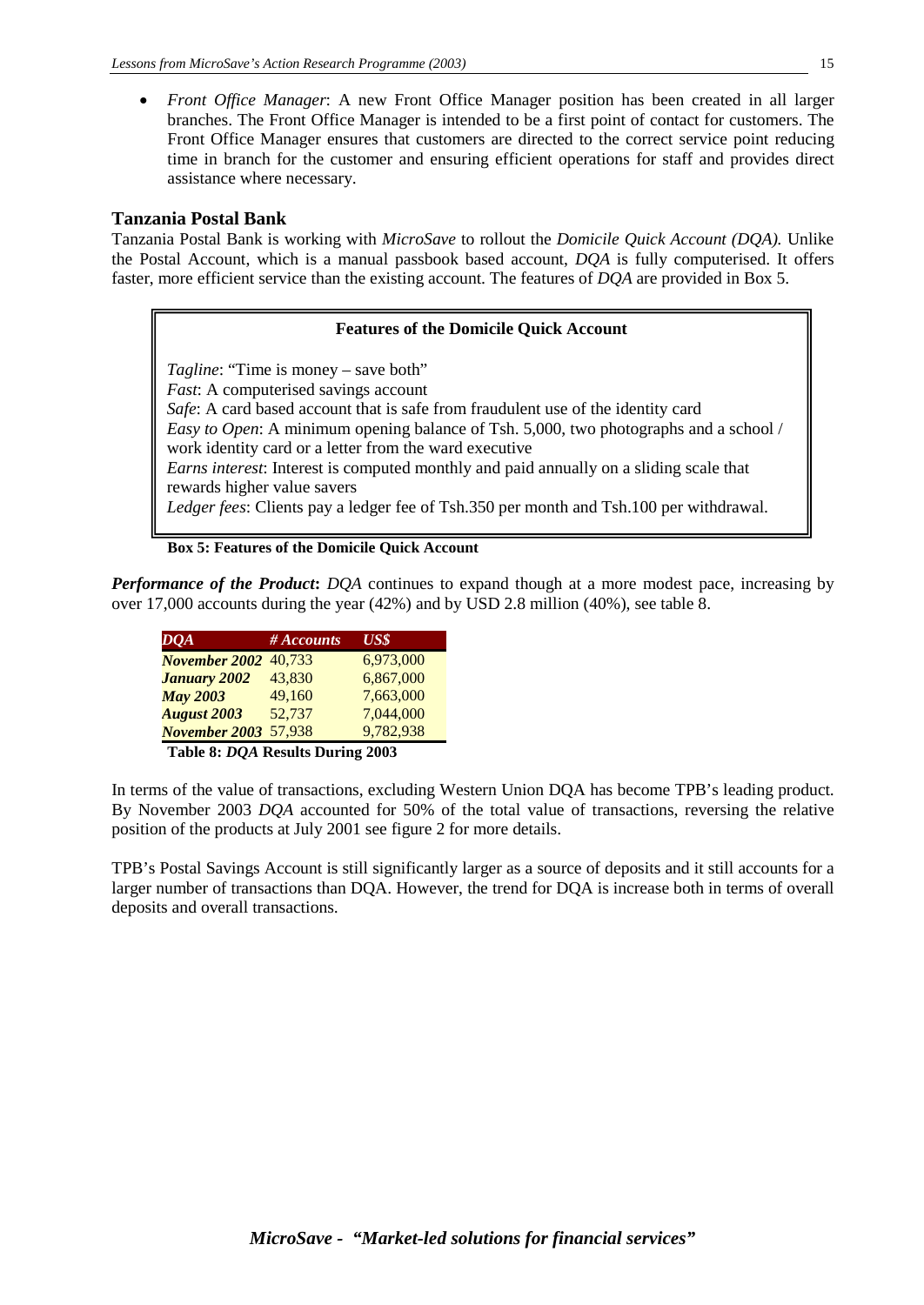



**Figure 2: Relative Transaction Value of Different TPB Products** 

*Rollout*: On September  $1<sup>st</sup>$ , TPB introduced the Equinox computer system into 8 of its largest branches – Mkwepu, Kariakoo, Metro, Dar Es Salaam, Arusha, Mwanza, Mbeya, Zanzibar. The system has experienced teething problems that were addressed by a team of consultants and staff.

As customers from any of the 8 online branches can transact at any online branch the *Domicile Quick Account* has been renamed the *Quick Account* in online locations. TPB plans to extend the Equinox system to other branches during the second quarter of 2004. TPB will provide truly branchless banking for a large number of TPB customers. To improve service further TPB will renovate the Arusha branch, relocate the Mwanza and Dodoma branches and open a new outlet at Ubungo.

*Feedback Loop*: *MicroSave* launched a study of feedback mechanisms within TPB. The study considered how client and staff suggestions and concerns were collected and acted upon by TPB. It involved interviews and focus group discussions at all levels within TPB. Many conclusions were reached and are being responded to by TPB. Major conclusions included the need to perform better analysis of research already conducted by TPB. Decisions need to be taken faster and with better information. There was a consistent client concern to improve the speed of service and a consistent staff concern to improve the speed of internal responses. TPB strengths included accessible management, good person-to-person contact and well-structured meetings. Weaknesses included manual systems, delayed decision making, people being kept out of the loop and a lack of responsiveness.

Recommendations included making the marketing department a customer feedback node that passes feedback to responsible departments, creating a more deliberate delegation system, strengthening performance evaluation systems and developing mechanisms to hold committees accountable. In order to implement the recommendations of the Feedback Loop Study, TPB and the Feedback Loop Study consultant prepared an Action Plan, which has been adopted into the annual workplan for TPB in 2004.

## *MicroSave - "Market-led solutions for financial services"*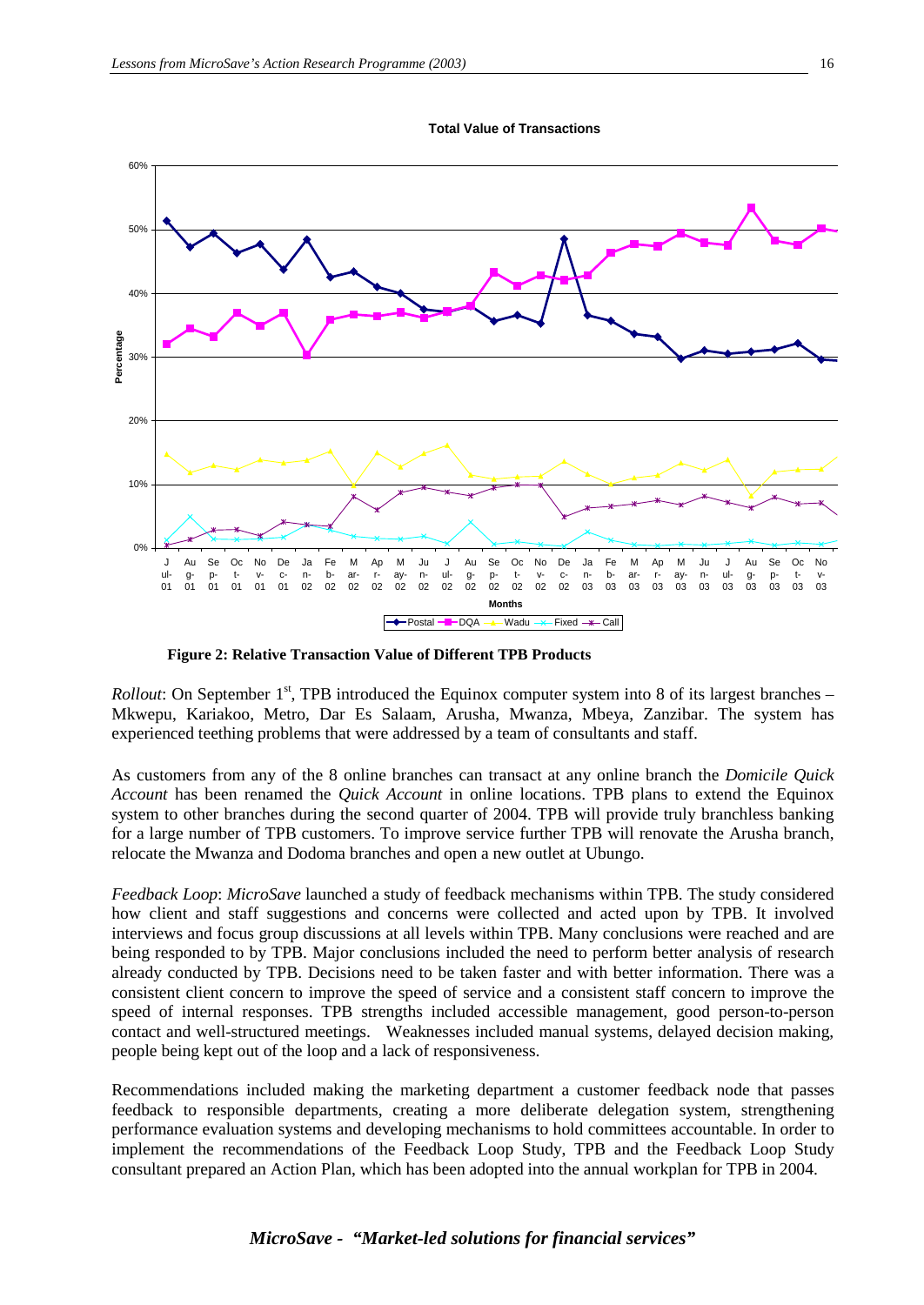*Credit Reviews*: During the year *MicroSave* carried out three reviews of TPB's troubled microcredit product. TPB launched a microcredit product in 2001. In 2001 the operations were limited to Rombo district and Moshi Urban. In 2002 the programme was extended to four other districts within the region - Moshi Rural, Mwanga, Sawe and Hai districts. The expansion into other districts resulted in a drastic tenfold) increase in the number and value of loans disbursed.

The growth posed serious challenges to the programme. Challenges included inadequate information systems, insufficient staffing and poor management. Policies and procedures associated with the product needed to improve to incentivise loan collection.

Although TPB responded by appointing additional staff, audits and eventually changing management, as at 30th November 2003, portfolio at risk remained unacceptably high, and several of *MicroSave's*  recommendations remain unimplemented. Critically, TPB need to reassess whether they should be providing microcredit services.

*Product Costing*: TPB produced a costing of all of its products. With low Treasury Bill rates in Tanzania the Postal Account and the *Domicile Quick Account* have been hit hard in terms of earnings, which has reflected in losses in both products. As a response to reducing profitability TPB have decided to double the withdrawal fee from Tsh.100 to Tsh.200 per withdrawal. This is still considered too low by *MicroSave*, since market research indicated that customers would be prepared to pay up to Tsh.500 per withdrawal if quality and service is maintained.

#### **FINCA Uganda**

During the year *MicroSave* worked with FINCA Uganda on introducing two new savings products, and saw FINCA Uganda decide not to continue with their SEP loan. The SEP loan was a significant departure for FINCA Uganda from the Village Banking approach of FINCA International in that individual loans were provided through small groups of business people. The features of the product are given in Box 6 below.

| <b>Features of the SEP Loan</b>                                                                                                                                                                                                                                                                                                                                 |  |
|-----------------------------------------------------------------------------------------------------------------------------------------------------------------------------------------------------------------------------------------------------------------------------------------------------------------------------------------------------------------|--|
| <i>Group Size:</i> Client groups between 5-10 members<br>Client Profile: Aged between 18-60, with a business and a good credit history<br><i>Repayment instalment:</i> less than 50% of net family income<br>Loan Size: Between Ush.500,000 - 5,000,000<br>Length of Loan cycle: for initial borrowers 16 weeks, from cycle 28-32 weeks<br>for a A-Grade client |  |
| <i>Fees:</i> Loan processing fee charged on a sliding scale decreasing for more group<br>members and 2% per month<br>Minimum Collateral: 125% of the loan required                                                                                                                                                                                              |  |

#### **Box 6: Features of the SEP Loan**

*SEP Loan Progress*: A decision was made not to rollout the SEP product. This reflected weaknesses in the product, product management, and FINCA Uganda's strategic decision to develop individual lending products. The fundamental product weakness was failure in-group cohesion. Group members failed to follow up on colleagues who missed payments. This forced loan officers to follow up clients individually. However, the situation was worsened as in the initial stages of the pilot test FINCA Uganda management failed to adequately monitor the status of the SEP Pilot Test, thereby allowing loan default and non-application of procedures to weaken the product further. Finally, FINCA Uganda decided to introduce an individual lending product with tighter controls on delinquency. By November 2003, the individual loan had 290 clients with a total of US\$ 200,000 outstanding.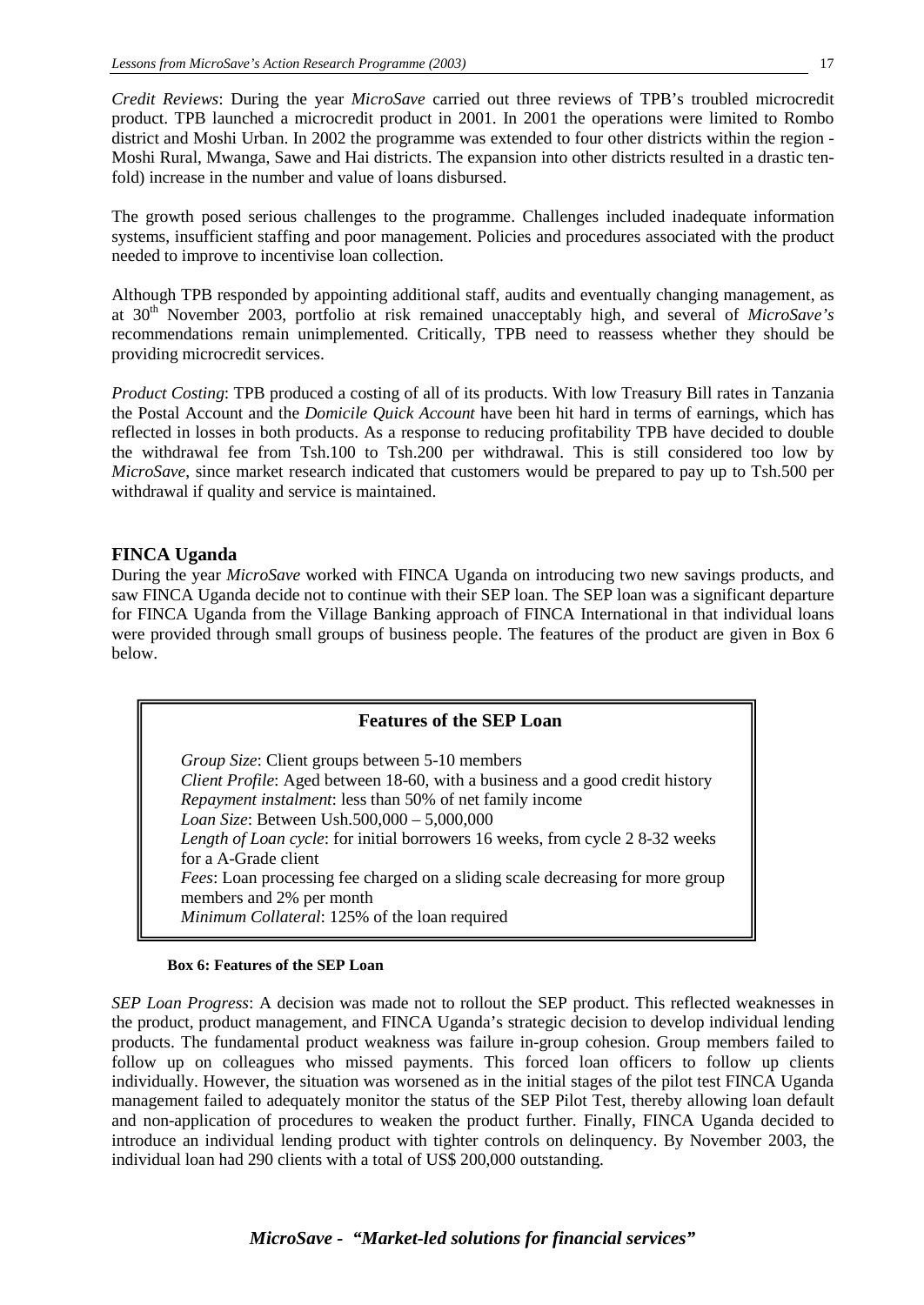*Savings Products*: *MicroSave* worked with FINCA Uganda to prepare the pilot test of two savings accounts. An individual savings account and a group based savings account. The products have broadly similar features, which are described in Box 7 below.

#### **Features of the Open Access Accounts**

*Low Minimum Balance*: Ush.5,000 *Low Opening Balance*: Ush.10,000 *Frequent Withdrawals*: No limit on number of withdrawals permitted *Permanent record*: Passbook based Help Desk: Customer care staff in attendance to attend to customer queries *Fees*: No ledger fees, Ushs. 500 per withdrawal, fee for below minimum balance *Individual or Group Based Accounts*:

#### **Box 7: Features of the Open Access Accounts**

*MicroSave* worked with FINCA Uganda to prepare financial projections, reviewing systems preparedness, finalising concept to prototype market research, determining objectives and developing marketing material. One of the most persistent challenges that faced FINCA Uganda was the development of appropriate information systems. FINCA Uganda chose to develop a teller module for their existing SIEM system. However, the review noted that programming support for the SIEM system was based in Guatemala with only limited support available locally as the software was written in Spanish.

By November 2003, the individual account serviced 3,286 current FINCA members, whilst the Group Savings Account catered for 336 groups. Detailed performance figures are given in the tables below.

| <b>Open Access</b>   | $\#$ Accounts | US\$    | <b>Group Savings</b> | $#$ Accounts | US\$    |
|----------------------|---------------|---------|----------------------|--------------|---------|
| <b>November 2002</b> |               |         | <b>November 2002</b> |              |         |
| <b>January 2003</b>  |               |         | <b>January 2003</b>  |              |         |
| <b>May 2003</b>      | 12            | 2,750   | <b>May 2003</b>      | 229          | 359,000 |
| <b>August 2003</b>   | 991           | 31,200  | <b>August 2003</b>   | 302          | 420,050 |
| <b>November 2003</b> | 3,286         | 163,000 | <b>November 2003</b> | 326          | 462,850 |
|                      |               |         |                      |              |         |

**Table 9: Performance of Open Access Account Table 10: Performance of Group Savings Account**

*MicroSave* conducted a second review, after the Savings and Group Savings products had been launched. The review demonstrated that FINCA Uganda had learned from the failure of the SEP Loan in that the preparations for and implementation of the savings pilot test had improved considerably.

However, a large number of recommendations were made to strengthen the pilot test further. These included:

- i. Improving the supervision of savings operations
- ii. Introducing separate financial projections for the savings products
- iii. Significantly strengthening operational risk analysis around the pilot test
- iv. Improving pilot test monitoring
- v. Preparing for a public pilot test of the savings product

Concerns were expressed that FINCA Uganda will find it difficult to handle large volumes of savings transactions. The current pilot test specifications call for FINCA Uganda to manage only 100 transactions per teller per day, however, procedures, systems and staff should be able to handle peak workloads of 300-400 transactions per teller per day if FINCA Uganda is going to operate a mass market product. Concerns remain that FINCA's SIEM system is not as fully featured and functional as competing packages available on the market place, although further software updates are expected.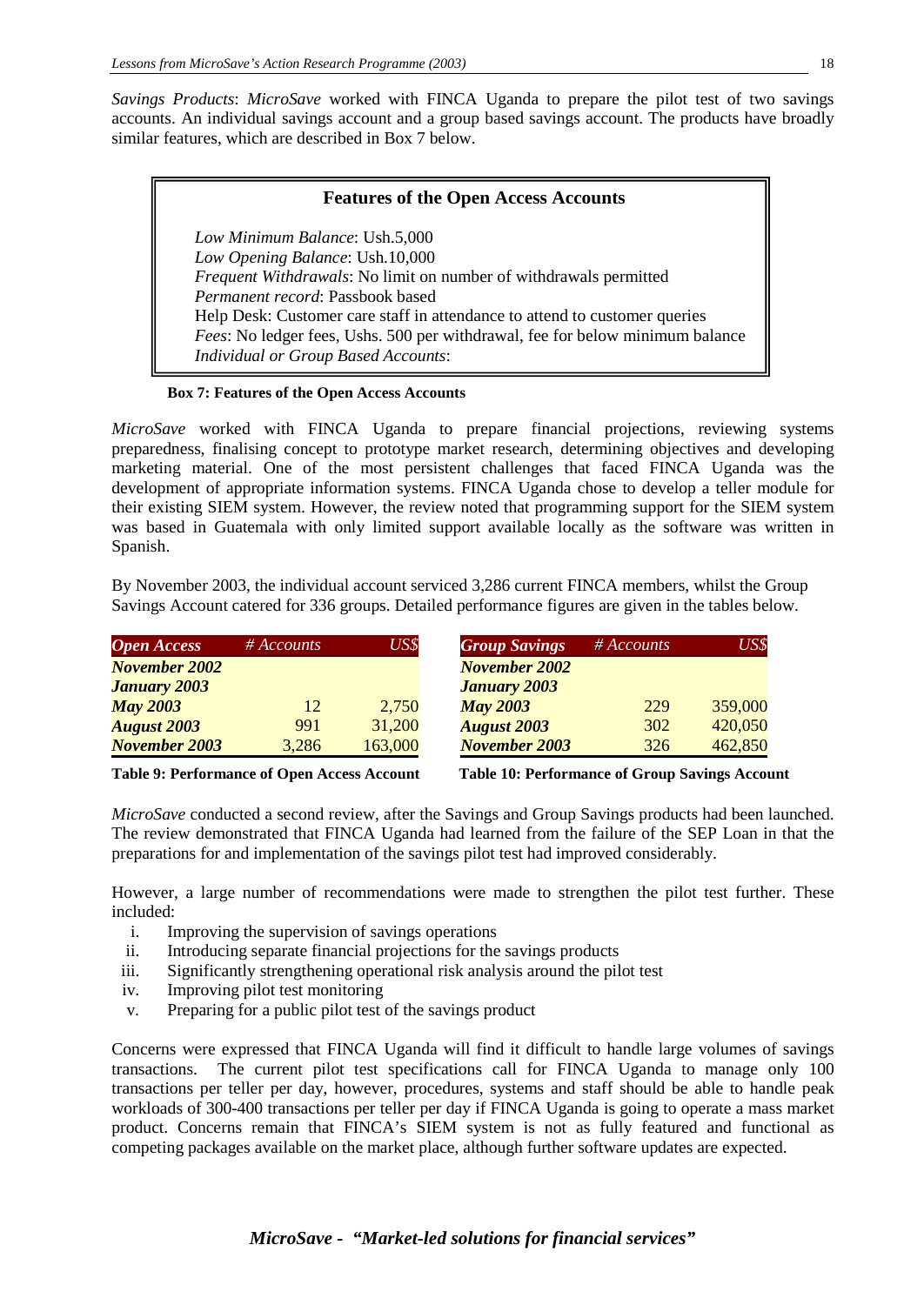#### **Teba Bank**

Teba Bank grew out of Teba Savings Fund, a payroll and savings facility for South Africa's gold and platinum mineworkers. Teba Bank's outlets are mainly located on mines, in mining towns and through eleven offices located in the Eastern Cape. So far, five agency offices in rural areas have been enabled to take deposits and open accounts as well as making payments. Teba Bank's *Grow With Us* (GWU) product is key to the Bank's expansion plans as it is a multi-purpose savings account, used in their off mine branches. The features of the *Grow With Us* account are given in Box 8.

#### **Features of Grow With Us**

*Minimum balance*: Low minimum balance R40 *Convenient deposits*: Cash, cheque and electronic deposits *Convenient withdrawals*: Cheque and cash withdrawals *Convenient Account Management*: Allows electronic transfers between accounts *Help desk*: Assists customers with filling out withdrawal slips and other related matters *Interest*: comparable with other financial institutions, calculated on a minimum daily balance and capitalised monthly *Savings book*: supplemented by introduction of ATM/debit card in the medium-term. *Withdrawal limit*: R10,000 unless prior arrangements are made with the regional manager.

#### **Box 8: Features of Teba Bank's** *Grow With Us* **Product**

*GWU progress*: The GWU account grew strongly during the first six months of 2003. Growth slowed against target during the second half of the year due to short-term operational difficulties resulting from the introduction of a new banking system and the lack of EFT functionality on the GWU account. By November  $30<sup>th</sup>$  2003, the GWU account had reached 87,705 accounts totaling more than US\$16 million.

| # Accounts | US\$       |
|------------|------------|
| 45,529     | 6,633,744  |
| 54,977     | 7,839,280  |
| 69,517     | 10,381,498 |
| 79,009     | 12,476,920 |
| 87,705     | 16,272,087 |
|            |            |

 **Table 11: Performance of the GWU product** 

*Pricing Strategy*: Concern was raised that the pricing strategy for the GWU product would lead to many small depositors losing their funds through the application of monthly ledger fees. This would pose a serious reputational risk, which would result in decreased sales of the GWU product. After research TEBA Bank decided to adjust the pricing of the GWU product by increasing the withdrawal fee and eliminating the ledger fee. The new pricing strategy has been implemented and the feedback from the regions is positive on the uptake and acceptance of the new pricing.

*Customer Service*: During 2003, Teba Bank focused on improving its level of customer service. An analysis of front line staff requirements resulted in a number of additional teller, service advisor and loans officer positions being approved and filled. In addition, the Damelin customer care course, customised for Teba Bank staff, was revised and updated, with more emphasis on staff attitude management and customer care standards.

*A-Card*: The *A-Card* is a multifunctional debit card that is currently being developed and pilot tested by Teba Bank. Introducing an electronic banking product is a very complex endeavour. Early in 2003, Teba Bank launched a pilot test to ensure the interoperability of the *A-Card* on other banks' infrastructure. Rather than choosing to switch through a licensed bank Teba opted to obtain the necessary clearing licenses itself. In this move Teba joined the Big Four South African Bank's in the clearing mechanism.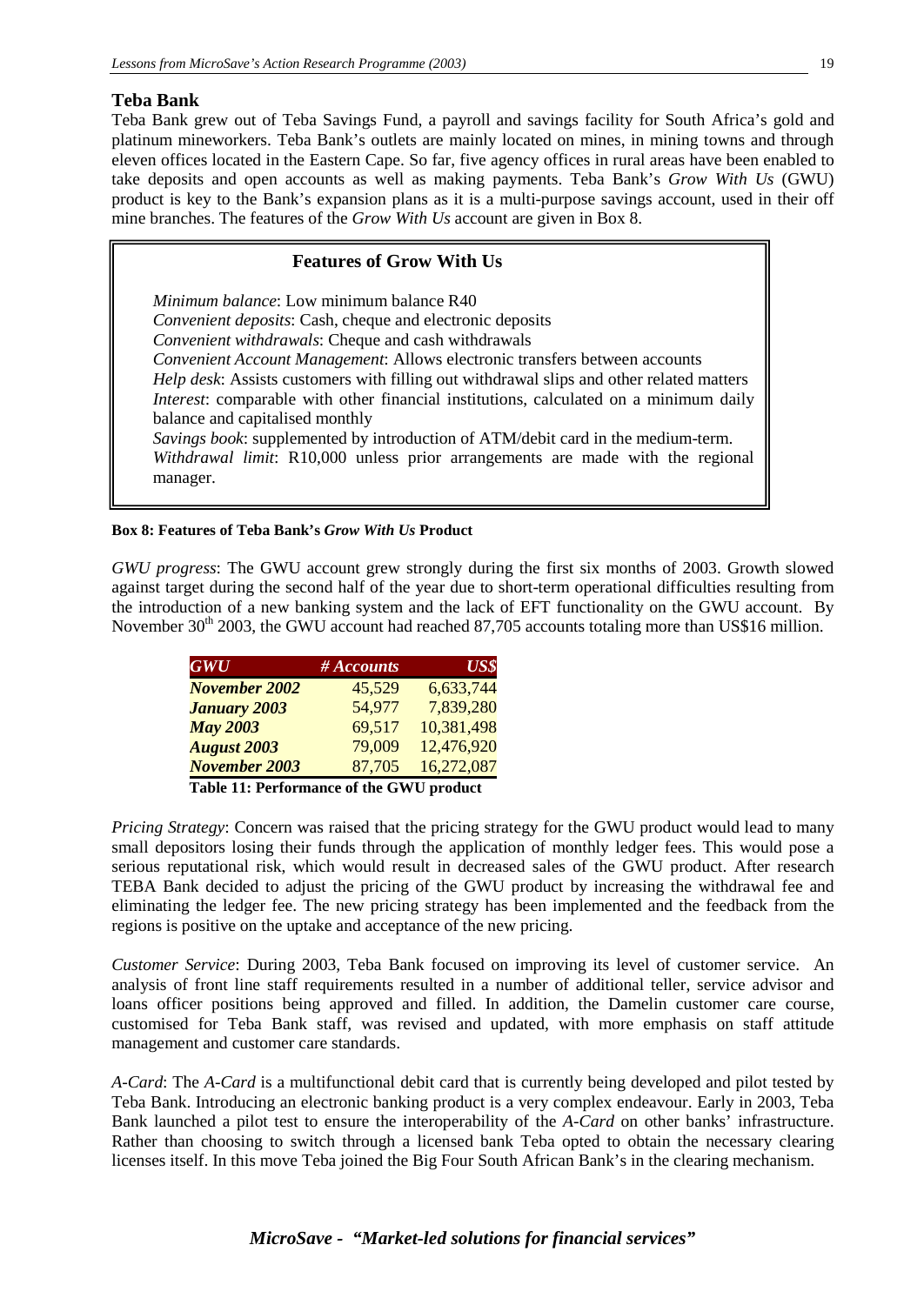After formalising linkages and ensuring connectivity, Teba Bank launched two pilot tests during the period. The first pilot was to launch the card in a restricted pilot test in the Randfontein region primarily to test functionality off TEBA Bank's own network. In the second pilot "Community C" aimed develop a network of community telephones, in which the *A-Card* would be used for airtime top up.

*MicroSave* conducted two reviews of the *A-Card* during the year. Amongst other recommendations, the first review noted that a key challenge for the *A-Card* was to develop financial literacy tools for customer training to explain the use and functionality of the card to issuers, merchants and customers. Teba Bank successfully submitted a proposal to the *MicroSave / ARB Product Development Fund* to develop financial literacy tools and to train Teba Bank and partner organisation staff in the use of the tools.

The second review noted the increasingly polished delivery of the card and card services. This was evident not only in the *A-Card's* technical functionality, but in the quality of the marketing materials developed and technical contributions from other Teba departments. There is increasing consistency in Teba Bank's approach to new potential partners.

The review recommended the creation of a Partners' Pack. The Partners' Pack would consolidate information required by new card issuers and would enable Teba Bank to process an increasing number of new partners more quickly and in a more consistent manner. The Partners' Pack would ensure that Teba Bank address a wide range of communication requirements, including documenting a technical overview, product related information, issuer training, legal and regulatory compliance etc.

*GWU Loan Review*: Teba Bank plans to introduce a new unsecured loan product called the *Grow With Us* Loan. As progress in developing and testing this loan has been slower than anticipated, Teba Bank asked *MicroSave* to conduct a review. The review recommended changes to the way consultancy support was being provided to the product to improve relevance and responsiveness and to ensure value for money. Improvements were recommended to the financial projections including the addition of sensitivity and scenario analysis, as were changes to loan recovery procedures.

*Product development process*: *MicroSave* reviewed Teba's product development process. The review was a participatory exercise with Teba Bank staff breaking down the steps of the product development process into typical tasks, and examining responsibility for those tasks.

#### **Centenary Rural Development Bank**

*Product Performance:* After extensive research indicating the demand for home improvement loans, Centenary Rural Development Bank launched their Home Improvement Loan (HIL) in November 2002. The features of the loan are given in Box 9:

#### **Features of the Home Improvement Loan**

*Use*: to assist Ugandans to develop their homes.

*Loan Term*: six months to two years depending on use.

*Interest*: priced at the Centenary Bank's base interest rate in effect at the time of disbursal and fixed for the term of the loan.

*Security / collateral:* up front savings of 20%, with land titles and employer guarantees.

*Amount*: ranges from Ushs.100,000 (\$54) to a maximum of Ushs.10,000,000 (\$5,405)

*Process*: involves application, verification / valuation and approval by the loans officer and loans committee respectively.

*Payment mode*: monthly for salary earners with some flexibility in repayment schedule for non-salary earners.

#### **Box 9: Features of the Home Improvement Loan**

The detailed performance of the *HIL* is given in Table 12 below. Although Centenary managed build a significant portfolio of more than \$5 million dollars by November 2003, the performance of the product has differed greatly between branches. In general the two pilot test branches of Mbarara and Mitiyana gave a greater number of smaller loans than branches launching the product subsequently.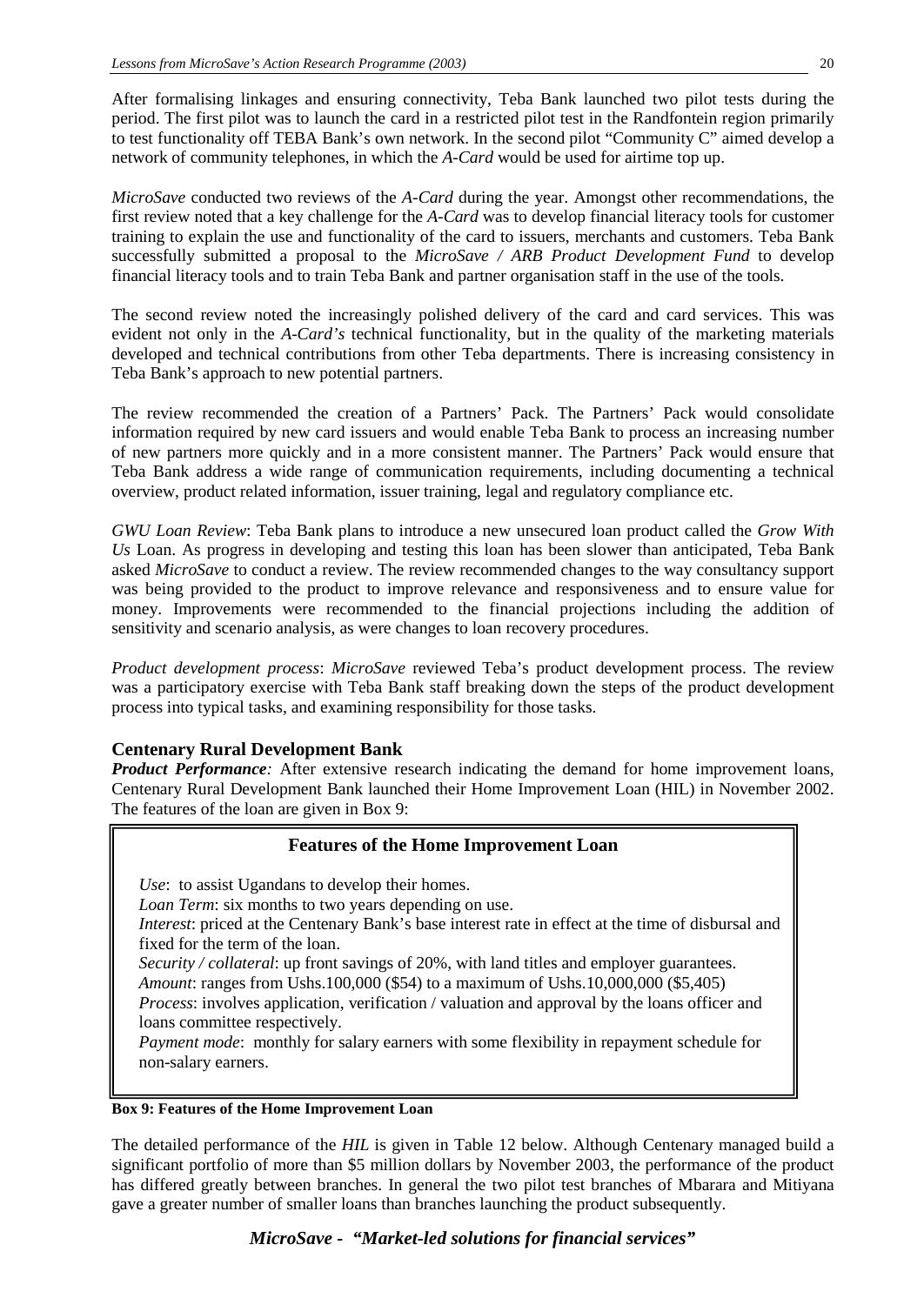|                             | # Accounts US\$ |                                                                                                                                                                                                                                                                                                                     |
|-----------------------------|-----------------|---------------------------------------------------------------------------------------------------------------------------------------------------------------------------------------------------------------------------------------------------------------------------------------------------------------------|
| <b>November 2002</b>        | 440             | 739,027                                                                                                                                                                                                                                                                                                             |
| <b>January 2003</b>         | 660             | 1,034,315                                                                                                                                                                                                                                                                                                           |
| <b>May 2003</b>             | 1,758           | 2,598,111                                                                                                                                                                                                                                                                                                           |
| <b>August 2003</b>          | 2,376           | 3,418,299                                                                                                                                                                                                                                                                                                           |
| <b>November 2003</b>        | 3,231           | 5,540,210                                                                                                                                                                                                                                                                                                           |
| Takle 12. Devformance of HH |                 | $\frac{1}{2}$ $\frac{1}{2}$ $\frac{1}{2}$ $\frac{1}{2}$ $\frac{1}{2}$ $\frac{1}{2}$ $\frac{1}{2}$ $\frac{1}{2}$ $\frac{1}{2}$ $\frac{1}{2}$ $\frac{1}{2}$ $\frac{1}{2}$ $\frac{1}{2}$ $\frac{1}{2}$ $\frac{1}{2}$ $\frac{1}{2}$ $\frac{1}{2}$ $\frac{1}{2}$ $\frac{1}{2}$ $\frac{1}{2}$ $\frac{1}{2}$ $\frac{1}{2}$ |

**Table 12: Performance of HIL during 2003**

*MicroSave* conducted a review of the rollout of the *HIL* in March 2003, this noted:

- *Rollout by memo*: The rollout of the *HIL* was performed, through a single head office memo with no formalised training. Subsequent monitoring of the product was poor with the Head Office simply collecting performance data on the product.
- *Simultaneous rollout of products*: The simultaneous rollout of the easier to market and process multi-purpose salary loan reduced demand for the Home Improvement Loan, whilst focusing Centenary Bank staff on the salary loan.
- *Poor marketing and communications*: Marketing was highly centralised, concentrating on expensive radio advertising. Marketing materials were of variable quality from eye catching and informative brochures to poor posters. Communications around *HIL* needed to improve with no Frequently Asked Question Guides, and insufficient upward communications channels to resolve loan officer queries on the product.
- *Policies and Procedures*: The policies and procedures associated with the product were interpreted very differently from branch to branch, with very different attitudes to the collection of securities, the acceptability of multiple loans, and the application of the compulsory savings requirement.
- *Cannibalisation*: The pricing of the *HIL* product risked cannibalising the more expensive working capital loan.

Over the following six months Centenary took action against some of the points in the review. To avoid cannibalisation of working capital loans, Centenary increased the interest rate on the *HIL* to 28%. Policies and procedures were more uniformly applied with the compulsory application of the 15% Fixed Deposit Requirement. Furthermore, the corporate policy now allows loans to be made on *kibanja*  mortgages of up to Ushs.5 million.

#### **Kenya Post Office Savings Bank**

*The Bidii Savings Account***:** The *Bidii* Savings Account is a computerised savings account that offers significant advantages over Kenya Post Office standard passbook based Ordinary Savings Account. The features of the *Bidii* Savings Account are provided in Box 10:

#### **Features of** *Bidii* **Savings Account**

*Fast*: service through a computerized card based account *Safe*: as lost cards can not be used on the account *Low opening balance*: minimum balance: Ksh.500 *Low account opening fee*: Ksh.300 *Interest paid according to balance*: minimum balance to obtain interest Ksh.10,000 *Withdrawal fee*: Ksh.30

**Box 10: Features of the** *Bidii* **Savings Account**

*MicroSave - "Market-led solutions for financial services"*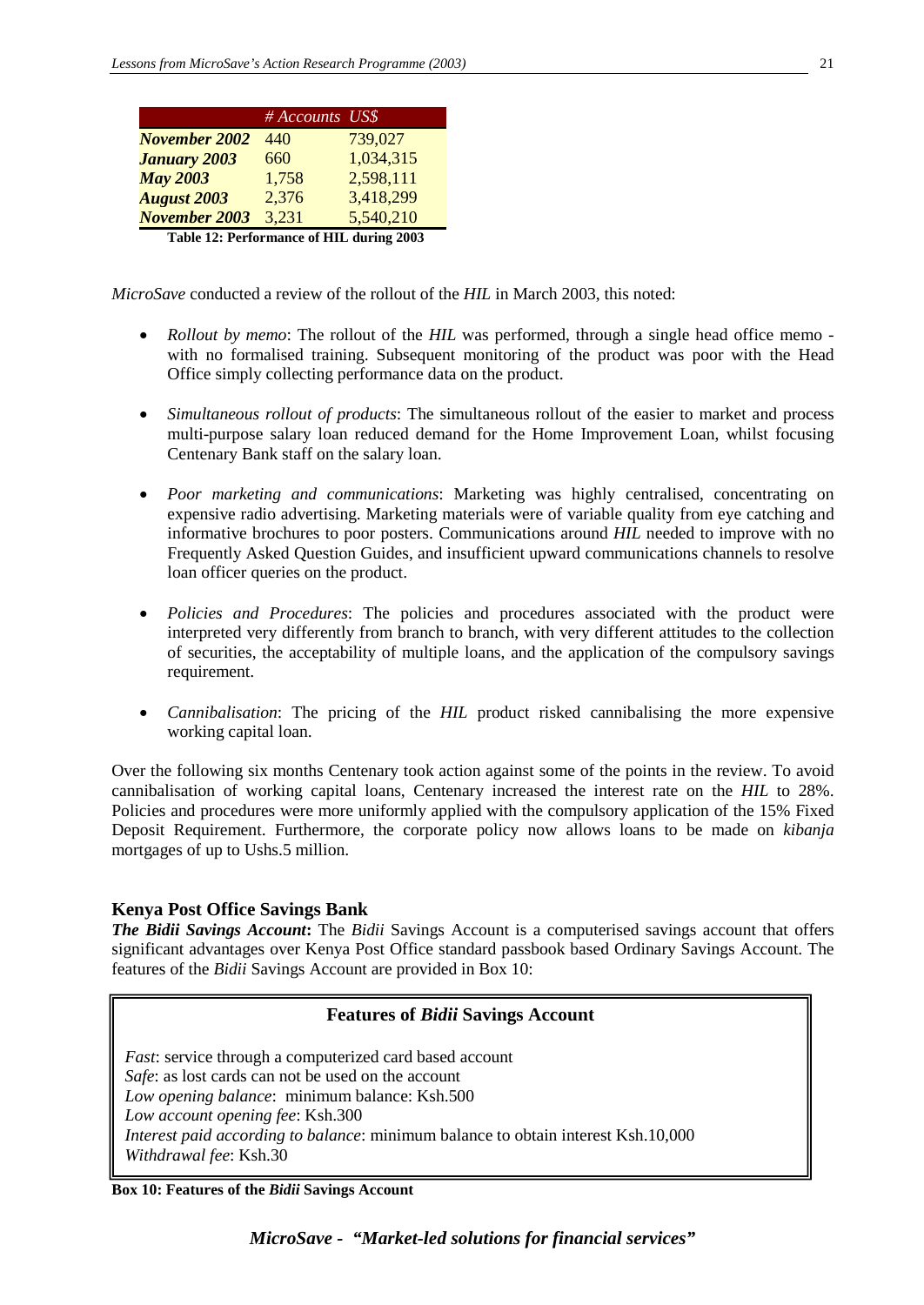*Performance of Bidii***:** During 2003 Kenya Post Office Savings Bank (KPOSB) began to experience noticeable growth in its *Bidii Savings Account*. The number of accounts grew by 198% during the year to 12,746, whilst deposits grew by 264% to more than US\$ 2.5 million over the same period. Strong growth continued into 2004, so that by the end of January 2004 more than 18,000 accounts had been opened.

|                      | # Accounts US\$ |           |
|----------------------|-----------------|-----------|
| <b>November 2002</b> | 4,277           | 698, 254  |
| <b>January 2003</b>  | 4,536           | 729,686   |
| <b>May 2003</b>      | 6,114           | 1,066,000 |
| <b>August 2003</b>   | 8,461           | 1,480,000 |
| <b>November 2003</b> | 12,746          | 2,545,600 |

**Table 13:** *Bidii* **Results During 2003**



**Figure 3: Performance of** *Bidii* **during 2003**

Progress resulted from the gradual reduction of operational and strategic constraints combined with the gradual rollout of the product. The following factors explain the improvement.

*Staff accounts*: During the year, staff members were encouraged to open *Bidii* accounts, through which their salaries were paid. Although initial take up of the account was low, partly due to an earlier failed attempt to computerise salary accounts, by the end of March 2003, nearly all Head Office staff had opened an account. This proved important for two reasons firstly, it convinced staff of the benefits of the *Bidii* account, which in turn empowered staff to sell the *Bidii* account to KPOSB's customers. Secondly, the payment of staff salaries through the *Bidii* account provided an opportunity to pilot test computerised salary processing, an area where KPOSB sees huge potential for growth.

*Internal commitment to the product*: Throughout 2002, many within KPOSB perceived *Bidii* as a special purpose product for market traders, which indeed, is how the product had been designed. *Bidii* had been developed by the Business Development Department and lacked a powerful sponsor within Operations. This changed in 2003, with the promotion of the former Business Development Manager to become General Manager Operations.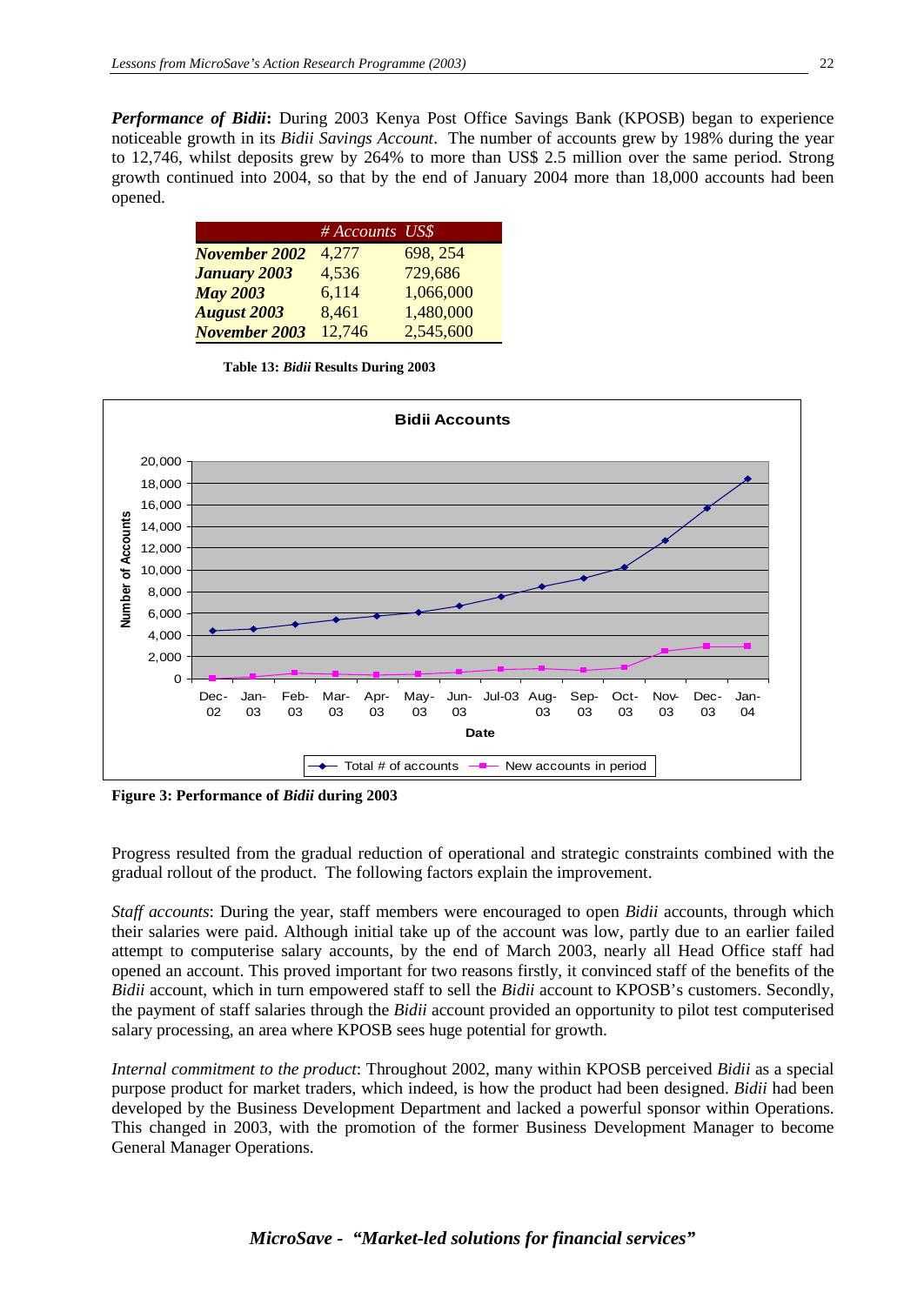*Relaunch*: KPOSB re-launched the *Bidii Savings Account* internally in several branches due to very poor performance. During the re-launch all branch staff received training in the product and were encouraged to have their salaries paid through a *Bidii* account. Previously, staff at Nyeri had given competition from Equity Building Society as the main reason for the poor performance of the product. However, after relaunch in April and May there was a dramatic increase in the number of new accounts - staff awareness, knowledge of, and support for *Bidii* appeared to have influenced product performance to a much greater extent than local competition

| <i>Branch</i> | March April May |        |
|---------------|-----------------|--------|
| Nyeri         | 36              | 89 115 |

**Table 14: New accounts at Nyeri Branch before and after relaunch**

*Rollout*: Rollout of the *Bidii* product was delayed due to Oracle licensing issues and the halting of procurement by parastatals by the new government. Once these issues were resolved, KPOSB was able to rollout *Bidii* to new locations. Table 15 shows KPOSBs progress in rolling out the *Bidii* product.

|                           | Date Rolled Out |
|---------------------------|-----------------|
| <b>Head Office Branch</b> | March           |
| <b>Market Street</b>      | March           |
| <b>Afya Street</b>        | October         |
| <b>Cannon Street</b>      | October         |
| <b>Wabera Street</b>      | October         |
| <b>Nacico</b>             | October         |
| <b>Eldoret</b>            | November        |
| Kisii                     | November        |
| <b>Nyahururu</b>          | November        |

**Table 15: Rollout of the** *Bidii* **Product**

*Rollout Review*: In July a combined team from *MicroSave* and KPOSB reviewed the initial rollout of the *Bidii* product visiting all eight branches that at that time operated the account. The rollout review produced the following observations.

- *Management*: The product lacked clear guidance from the senior management on the future importance of *Bidii* to the bank - moving the product to Special Products Department rather than directly into the operations division evidenced this. There was also limited understanding of the cost effectiveness of *Bidii* amongst staff.
- *Targets*: Targets for the product were very modest and easily achievable prominence was given to achieving high targets for the OSS account. Low targets reinforced staff attitudes, and staff attitudes reinforced low sales.
- *Cross Selling*: KPOSB was missing opportunities to sell its more efficient *Bidii* account to its existing customer base.
- *Domicility*: Currently the account only works at the branch at which the account was opened. KPOSB needed to develop temporary procedures to address this issue, to allow account holders access to the account, at a premium fee, from other branches.
- *Procurement*: A range of equipment necessary for professional operation and the expansion of the *Bidii* product was not being procured due to the new government halting direct procurement in para-statal institutions.

As a result of the review KPOSB made a number of changes. It moved *Bidii* from Special Products Department to Operations Headquarters. Senior Management endorsed the product. Targets were examined and set at higher levels. Cross selling to existing OSS customers was actively encouraged.

## *MicroSave - "Market-led solutions for financial services"*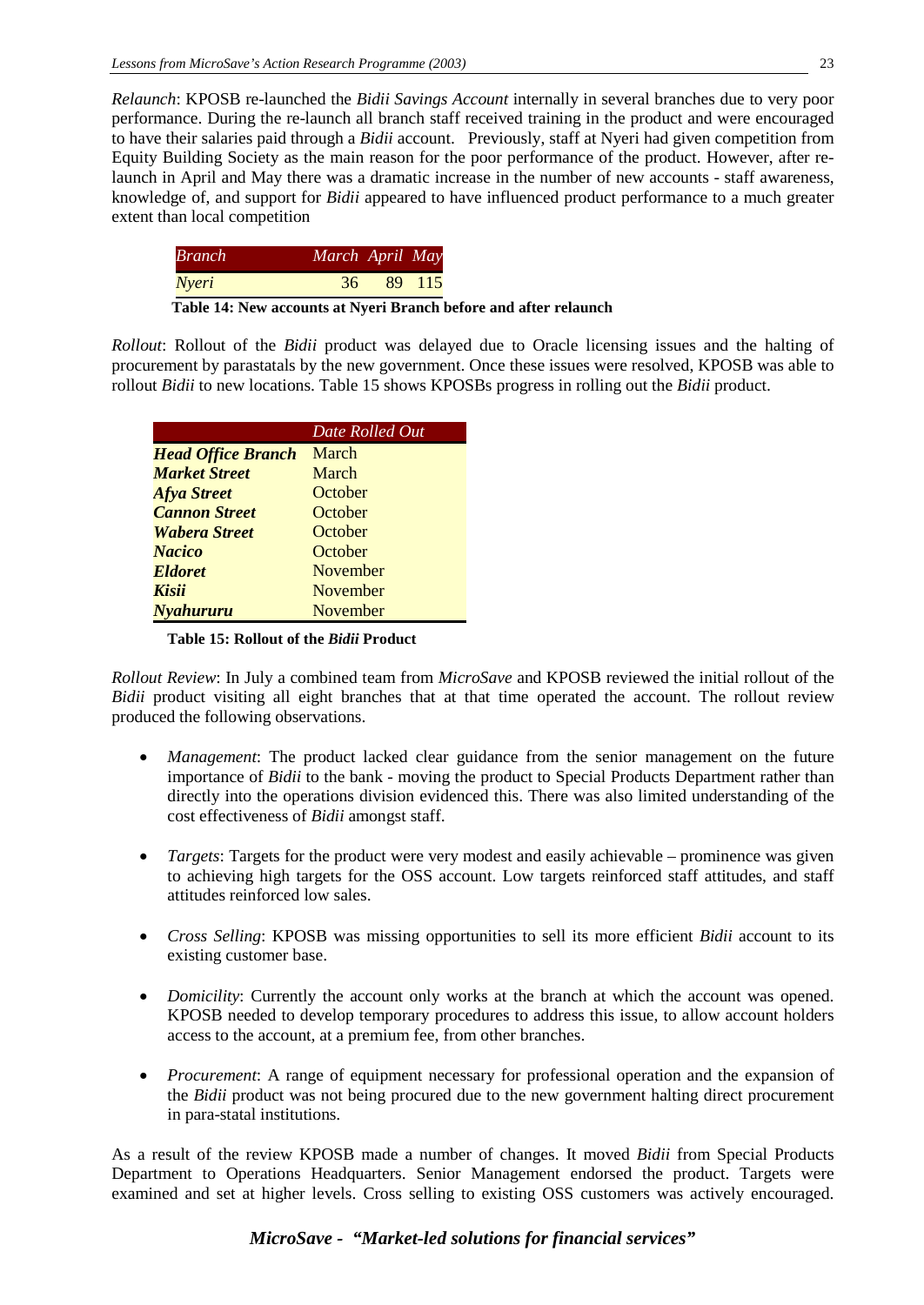KPOSB applied to the *MicroSave* / ARB fund and secured modest funds to facilitate further rollout of the product commencing in October.

Although there has been a significant growth in the number of *Bidii* Savings Accounts, performance remains patchy. Many branches are not meeting their targets. A further review from *MicroSave* revealed fundamental weaknesses in marketing.

Staff at all branches professed difficulty in marketing *Bidii* due to a shortage of front line staff. However, both *MicroSave* and KPOSB management are aware that branch attitudes towards marketing are a more fundamental concern in as much as members of branch staff believe that marketing is a head office activity that occurs periodically rather than a responsibility of the branch - supported by head office. It was also found that many front line staff were frequently mis-selling the *Bidii* account by starting with the statement "The problem with this account is that it is domiciled." A clear corporate policy on marketing the *Bidii* account and on handling the domicility issue exists and needs to be better implemented.

*Product Costing*: KPOSB performed a product costing based on the June 2003 results. This shows that the *Bidii* account is currently making a loss. This is not unexpected given that the relative size of the *Bidii*  account (around 2% of total deposits) and the exceptionally low income currently derived from Treasury Bills and Treasury Bonds in Kenya. As deposit volumes and / or investment rates rise the product is expected to become profitable. There is also the potential to adjust transaction fees upwards slightly.

#### **FINCA Tanzania**

During the year *MicroSave* assisted FINCA Tanzania to prepare the *Uvibiashara* micro-leasing product. The *Uvibiashara* product is designed to provide loans for small capital assets.

#### **Features of the** *Uvibiashara* **Leasing Loan**

*Use*: to finance loans for purchase of fixed assets operated in defined sectors *Loan Term*: Four to fifteen months depending on size of loans *Interest*: 28.5% per annum flat *Security / collateral*: 20% cash collateral, 125% security on assets other than the leased asset *Amount*: Tsh.500,000 to Tsh.5,000,000 *Process*: Application and review by dedicated *Uvibiashara* Leasing Officers *Payment mode*: monthly for salary earners with some flexibility in repayment schedule for nonsalary earners

#### **Box 11: Features of the** *Uvibiashara* **Leasing Loan**

*Uvibiashara Pilot Test*: *MicroSave* reviewed FINCA Tanzania's preparations for the *Uvibiashara* microleasing product. This included a detailed review of operational processes and procedures, which recommended the simplification of processes and procedures for smaller value loans, the development of training materials and the separation of marketing plans, and related information from the procedures manual. FINCA Tanzania's SIEM system required additional testing and development prior to pilot testing.

The *Uvibiashara* financial projections model developed by FINCA Tanzania was reviewed. Sensitivity analysis was performed which showed that key assumptions included the loan loss provision, the allocation of indirect costs, the costs of funds for lending, and the turnover of clients.

*Launch of the Uvibiashara Pilot Test*: FINCA Tanzania hired a manager to control the *Uvibiashara* Pilot Test and three loan officers. FINCA Tanzania has now launched the *Uvibiashara* pilot test. FINCA decided from the outset that this would be a very tightly controlled and rationed pilot test with a gradually increasing client load. As at November 30th there were 9 *Uvibiashara* loans, and another 15 clients with applications in process. Total disbursements amounted to Tshs. 3.8 million. The current estimate is that the pilot test and rollout phase will last 18 months. Three loan officers have been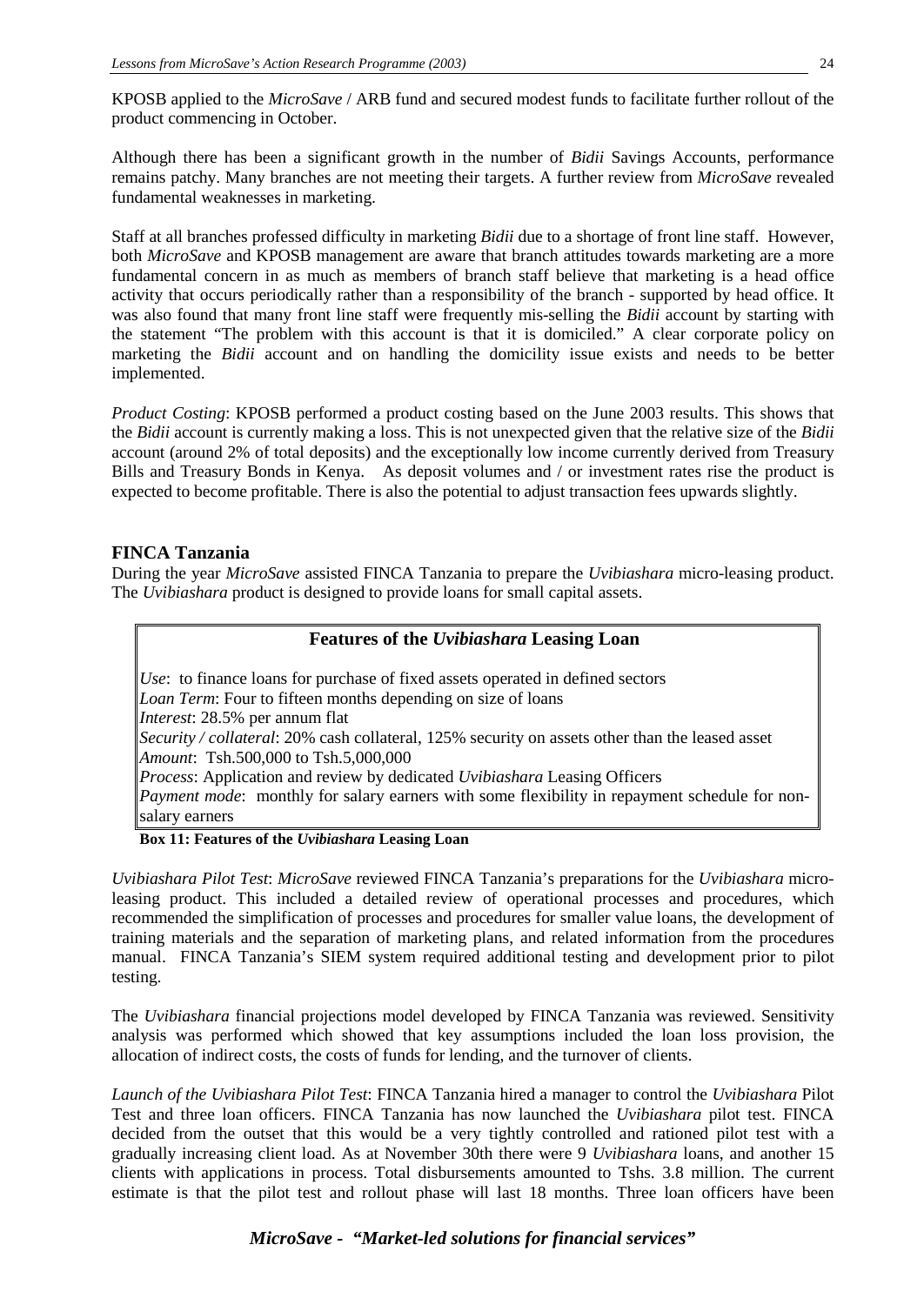recruited and have been given an initial target of 5 micro-leases per month to allow them to do detailed analysis before making the loans

|                        | $#$ Accounts US\$ |       |
|------------------------|-------------------|-------|
| <b>November 2003</b> 9 |                   | 3.619 |
|                        |                   |       |

**Table 16:** *Performance of Uvibiashara during 2003*

*Customer Service Tool*: *MicroSave* started work on a customer service diagnosis and analysis tool. It was first tested with FINCA Tanzania. A total of 60 questionnaires were distributed and 45 were returned. Key improvements to the tool were identified. A modified customer service tool will be further tested within other *MicroSave* ARPs before being incorporated in a Customer Service Toolkit in 2004.

The tool revealed that staff felt that there was duplication of procedures, poor customer service, poor levels of customer understanding. Other issues related specifically to elements of the FINCA methodology – including customers' dislike of carrying large amounts of cash whether from disbursements or banking repayments.

#### **Uganda Microfinance Union**

*MicroSave* worked with Uganda Microfinance Union to prepare for pilot testing the *Express Savings Account*. This involved working on costing, preparing financial projections, planning the pilot test and market research aimed at refining the product concept and developing marketing material.

*Financial Projections:* Financial projections for *Express Savings* were developed that showed different pricing combinations – with or without ledger fees, and at varying levels of withdrawal fees. A change was made to *MicroSave's* standard savings projection model to model a gradual improvement in efficiency – which in the experience of other ARPs often follows computerisation. Sensitivity analysis suggested key variables to be monitored during the pilot test included the number of accounts open, the average account balance, investment yield, the number of transactions per teller per day, and the number of transactions.

*Concept to prototype market research:* Concept to prototype market research was used to finalise the features of the product. Focus group discussions were used to create a benefit statement. A benefit statement analyses the key benefits of the product in clear, concise and client friendly language, and is used to create marketing material.

*Product Costing*: An allocation based costing methodology was used to produce a costing for UMU's products, as earlier attempts to introduce Activity Based Costing had stalled. Whilst the product costing did not change UMU's perceptions of which products drove the profitability of UMU, the relative profitability of different products was surprising. UMU's profit drivers were the larger business loans, the "Micro-Corporate Loan", and the "Employer Guarantee Loan".

UMU's working capital loan made a small profit as a loan, but when combined with its compulsory savings component, it made a sizeable loss. Factors in the low profitability of the working capital loan included, manual systems for processing savings and loan repayments, very small initial loan sizes and the intensive loan follow-up required. UMU has already doubled its minimum working capital loan, and is currently computerising its procedures.

A second product costing carried out in early 2004 showed that UMU's changes in policies and procedures had made a difference and the working capital loan when combined with its compulsory savings component made a moderate profit.

*Deferring Express Savings*: UMU decided to defer the further development of its *Express Savings* Products until 2004. This was in part due to UMU wishing to obtain a license as an MDI before

#### *MicroSave - "Market-led solutions for financial services"*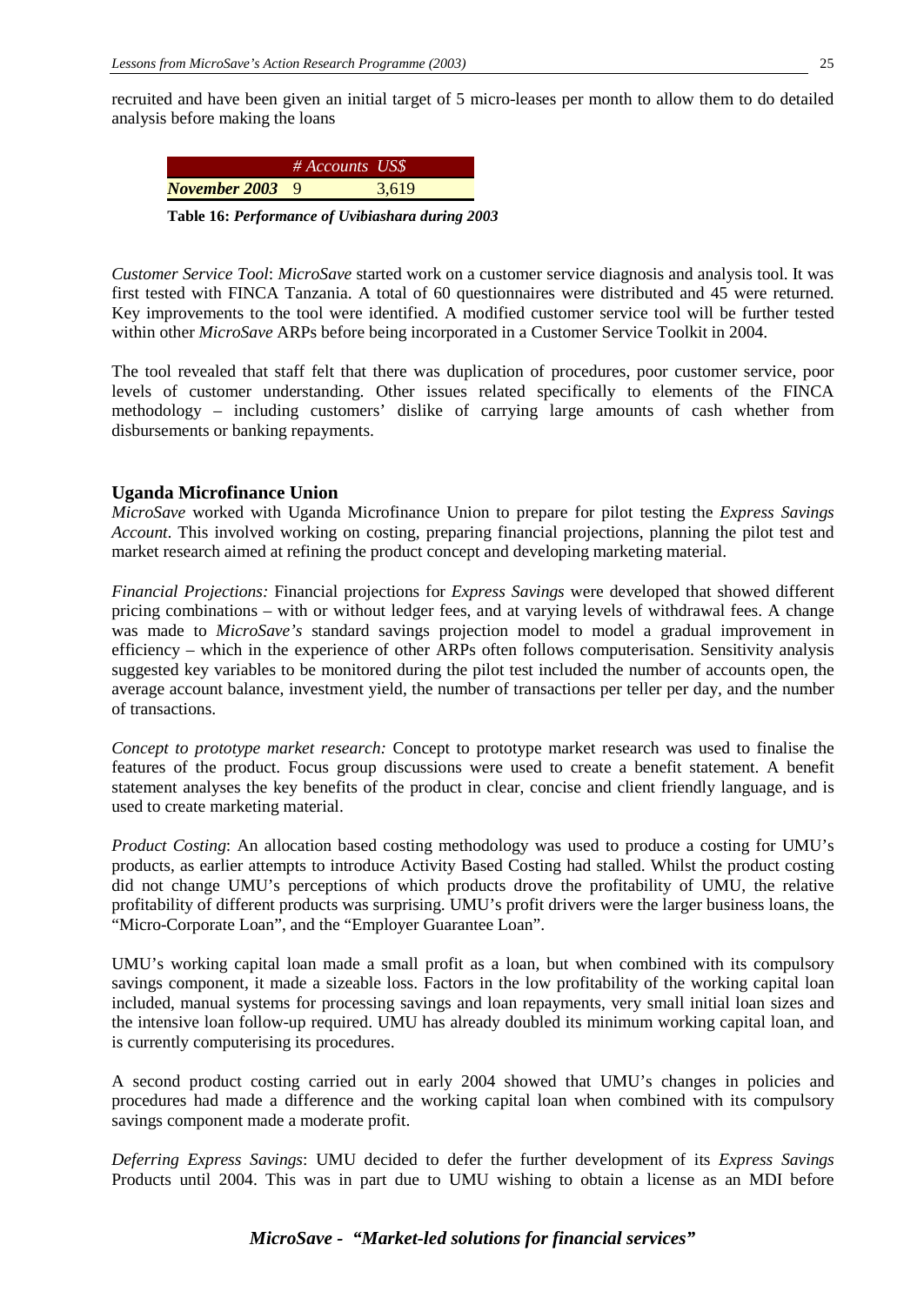developing its savings product, and in part due to UMUs ambitious branch expansion plans which were absorbing significant management time and attention.

#### **Credit Indemnity**

Credit Indemnity (CI) has become a division of African Bank. This may impact upon the autonomy of CI's existing management to make decisions, but it will enable CI to utilise African Bank's license to develop savings products.

*Product Development*: CI is pilot testing an 18-month lower interest loan in six branches. Initial results have been encouraging. Letters were sent to 7,000 customers of different profiles, from which there has been a 10% uptake. Later this year CI plan to produce research on lending to the non-salaried sector which is a major un-served sector in the South African financial market place.

*Elasticity of Demand Research*: CI have been working with a researcher, Professor Dean Karlan to establish the elasticity of demand for their loan products, in order to take informed decisions about their future interest rate strategy. The research is progressing well and will be extended to a larger group of clients. In total 70,000 letters offering different interest rates were sent out to dormant CI customers. Customer response was encouraging with a 14% return rate as compared with a normal return rate of 4% from dormant clients.

*Activity Based Costing*: CI expects to introduce Activity Based Costing in the first quarter of 2004. Currently all the relevant data has been captured and cost centres allocated into the general ledger. Modifications to the costing are being made in line with changes to CI's scorecard system.

*Market Research*: Credit Indemnity continues market research around savings product development. Initial research highlighted that a significant proportion of CI's borrowers already have a bank account. Therefore, CI intends to develop a savings product, which carries an automatic entitlement to an overdraft or credit line depending on savings history. There remains however, concern as to whether CI will be seen as a safe or desirable place to save given its history and image as a credit retailer.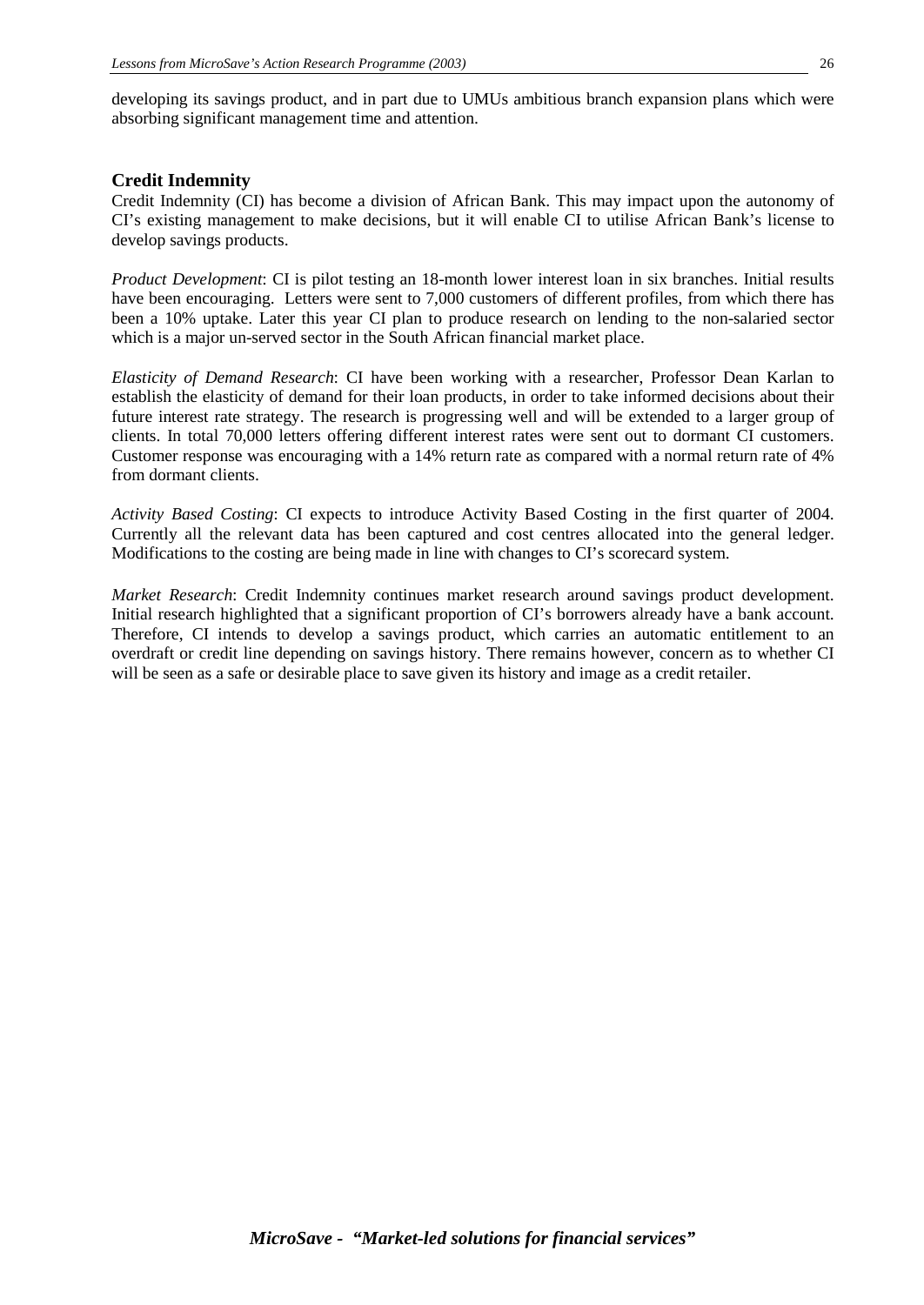## **Principle On Site Technical Assistance Provision During 2003**

|                                         | <b>Establishing</b><br><b>Pilot Test</b>                     | <b>Pilot Test/Rollout</b><br><b>Review Visits</b>  | <b>Costing</b>                     | <b>Staff Incentive</b><br><b>Schemes</b> | <b>Issue Based Consultancy</b>                                           |
|-----------------------------------------|--------------------------------------------------------------|----------------------------------------------------|------------------------------------|------------------------------------------|--------------------------------------------------------------------------|
| <b>KPOSB Kenya</b>                      |                                                              | <b>Bidii</b> rollout reviews                       | <b>Allocation Based</b><br>Costing | <b>Staff incentive</b><br>schemes review |                                                                          |
| <b>EBS</b><br>Kenya                     | <b>SAKO Plus</b>                                             | Jijenge Rollout reviews<br><b>SAKO Plus Pilot</b>  | Mobile bank costing                |                                          | Process mapping<br><b>Customer Service</b><br><b>Strategic Marketing</b> |
| <b>CERUDEB</b><br><b>Uganda</b>         |                                                              | <b>HIL Rollout</b>                                 | <b>Allocation Based</b><br>Costing |                                          |                                                                          |
| <b>FINCA</b><br><b>Uganda</b>           | <b>Open Access Savings</b><br><b>Group Savings</b>           | <b>Open Access Savings</b><br><b>Group Savings</b> |                                    | <b>Staff incentive</b><br>schemes review |                                                                          |
| <b>UMU</b><br><b>Uganda</b>             | <b>Express Savings</b>                                       |                                                    | <b>Allocation Based</b><br>Costing | <b>Staff incentive</b><br>schemes review |                                                                          |
| <b>TPB</b><br><b>Tanzania</b>           |                                                              | DQA Rollout<br>Micro-credit reviews                |                                    | <b>Staff incentive</b><br>schemes review | Feedback Loop<br><b>Strategic Marketing</b>                              |
| <b>FINCA</b><br><b>Tanzania</b>         | <b>Uvibiashara Pilot Test preparation</b>                    | <i>Uvibiashara</i> Rollout<br>review               |                                    |                                          |                                                                          |
| <b>Teba Bank</b><br><b>South Africa</b> | <b>GWU</b> loan preparation<br>A-Card Pilot Test preparation |                                                    |                                    | <b>Staff incentive</b><br>schemes review | Product process review                                                   |

**Table 17: Principle On Site Technical Assistance Provided by** *MicroSave* **to its ARPs During 2003**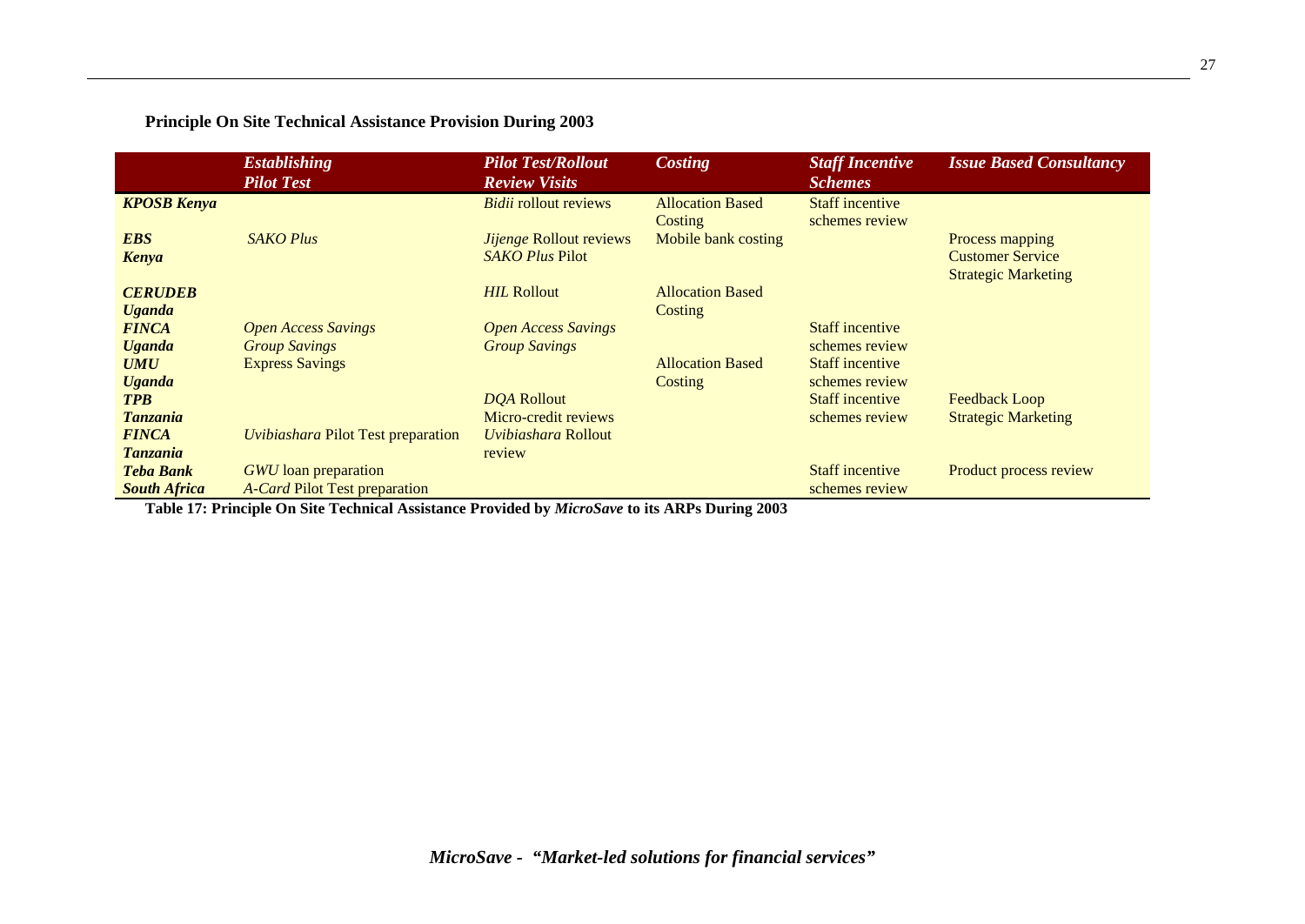## *MicroSave* **Briefing Note # 10**

## *MicroSave*'s Action Research Programme Review 2001<sup>1</sup>

David Cracknell, Henry Sempangi, Graham A.N. Wright, Leonard Mutesasira, Peter Mukwana

and Michael J. McCord

Under its Action Research programme, *MicroSave* is learning and disseminating lessons relating to the product development process. This note documents the pr progress made during 2001.

**The Action Research Partners (ARPs) as of December 2001** Currently *MicroSave* works with eight institutions in four countries:

- 1. *Kenya*  Kenya Post Office Savings Bank and Equity Building Society
- 2. *Tanzania* Tanzania Postal Bank
- 3. *Uganda* Uganda Microfinance Union, Centenary Rural Development Bank, and FINCA Uganda
- 4. *South Africa*  TEBA Bank and Credit Indemnity

#### **The Lessons Learned To Date:**

*Plan, Review and Re-plan:* The truthfulness of the old adage, "If you fail to plan, you plan to fail" is self evident, but frequently ignored. Failing to have a product development team meeting regularly product development team meeting regularly undermines the value of forming the team. Not providing the product development team with sufficient time or budget to monitor the pilot test<sup>2</sup> means that lessons take longer to learn and longer to internalise. Conversely, good planning combined with adequate resources pays dividends, as shown by Equity Building Society in their allocation based costing exercise.

*Mainstream the Product:* In larger institutions, new products can become sidelined, identified as a niche product developed by a particular department. New products should be regarded as priorities for the institution if they are to receive the support they require to make it to the market.

*Design a Winning Product:* Do not shortcut the research process<sup>3</sup>. TEBA Bank in South Africa was about to go to the market with a funeral insurance product. This product was designed to free clients from the burdens of financing and arranging a funeral for their family at a time of grief. Surely a winning product! However, participatory market research

demonstrated that planning a funeral was an important family obligation to the deceased and a part of the process. Had TEBA Bank's original funeral insurance product gone to the market it would have failed.

*Use Market Research to Identify Quick Wins:* MicroSave market research uncovers a significant number of "quick win" ways to improve existing or new products, which do not take an elaborate pilot test. In the case of FINCA Uganda, this was in improving communication to field staff when policies changed; for Equity Building Society one quick win was in relating charges more clearly to services delivered and for many other ARPs' opportunities to improve marketing of their products.

*Develop Confident Financial Projections:* A product will only be successful if it can make a profit. A financial institution needs to develop financial projections that demonstrate *on the basis of the best knowledge available*, that the product will be profitable. A financial model is built based upon key assumptions, *which must be reviewed as the pilot test progresses*.

*Ensure Feedback:* Feedback loops need to be built into the process of product development. This is done through setting up a product development team that meets regularly, building continuing market research into the pilot test process and being concerned about customer service standards and satisfaction. Client based feedback loops can be especially powerful<sup>4</sup>.



<sup>1</sup>For more details on the Action Research Programme visit *[MicroSave](http://www.microsave.net/)'s* website: www.*MicroSave.net*<sup>2</sup><br><sup>2</sup>For more on *MicroSave*<sup>2</sup>s Toolkit on "Planning Implementing and Monitoring Pilot Tests", visit *MicroSave* 

For more on *MicroSave***'**s Toolkit on "Planning, Implementing and Monitoring Pilot-Tests", visit *MicroSave's* website: www.*[MicroSave](http://www.microsave.net/)*.net under the Toolkits section.

<sup>3</sup>For more on the product development process see Wright, Graham A.N., "Market Research and Client Responsive Product Development", *MicroSave***,** 2001 – available on *MicroSave'<sup>s</sup>* website: www.*[MicroSave.net](http://www.microsave.net/)* under Study Programme section. <sup>4</sup> See McCord, M.J., "The Feedback Loop: A Process For Enhancing Responsiveness to Clients", *MicroSave***,** 2002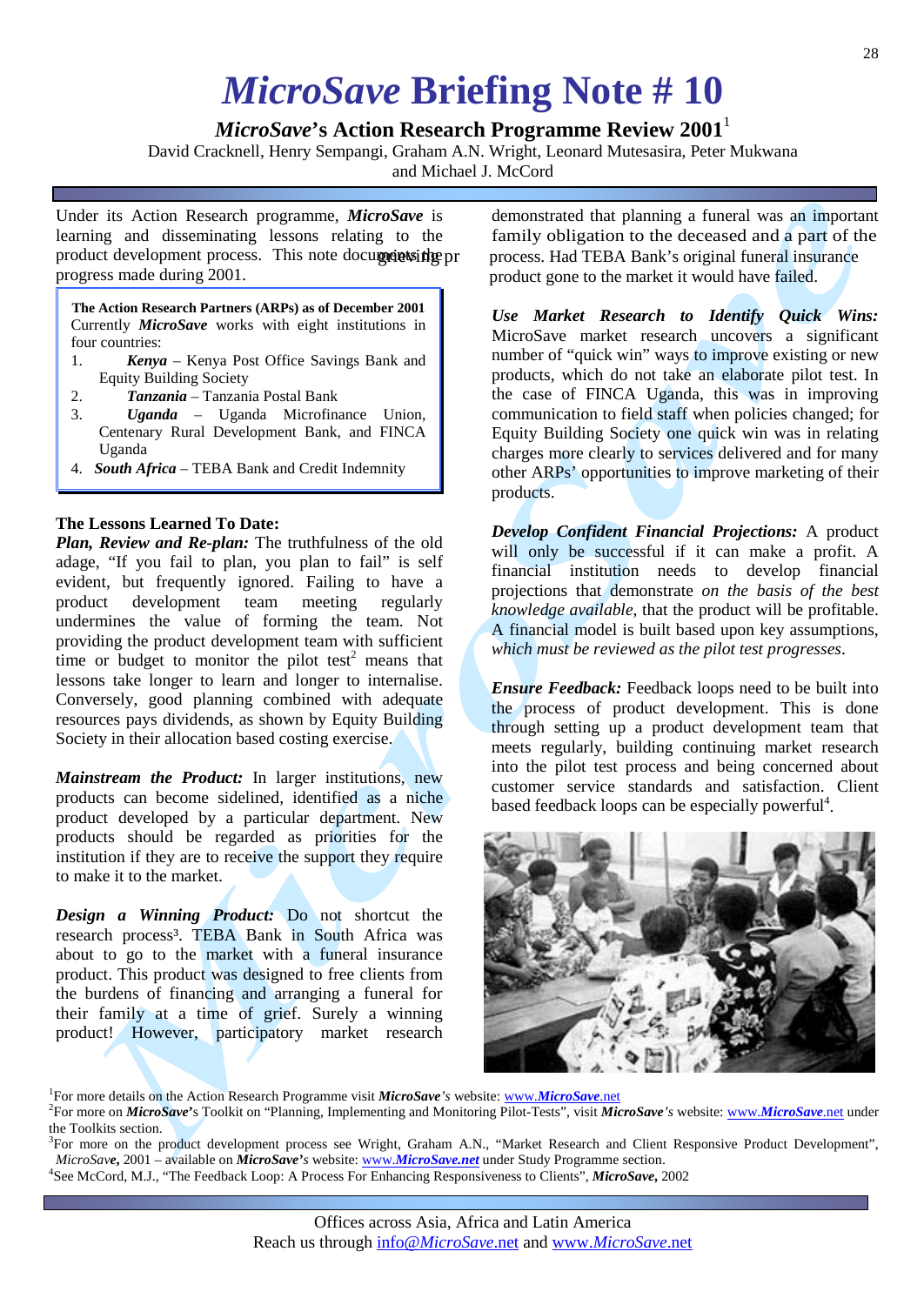*Uncover and Understand Loss Making Products:* Financial institutions need to understand the cost structure of their products<sup>5</sup>. Most of *MicroSave*'s Action Research Partners have at least one loss-making product. Generic reasons for loss making products, include inappropriate pricing, high head office overheads, low volumes of activity, over exposure to interest rate risk, low levels of fee income and over-elaborate back office processes.

*"Product Costing has already become an indispensable tool… after only three months costing it is impacting on many of the strategic decisions being made within the institution"*

#### *Pay Attention to Pricing Your Products:*

*MicroSave*'s Action Research Partners, frequently pay more attention to the costs of their operation, and indeed costing their products, than pricing their products. For Tanzania Postal Bank one problem was an institutional resistance to changing the interest rates on the Domicile Quick Account at a time when the investment income available to the bank was plummeting. In the case of Equity Building Society market research discovered that clients uniformly disliked the way that Equity priced their products, the Building Society was perceived to be expensive because of the way they communicated the interest rate on their loans when these were in fact cheaper than many competing products.

*Craft Your Incentive Scheme:* A well-designed incentive scheme can significantly enhance staff performance. However, an existing incentive scheme can pose major challenges to the development of new products, especially where the new product affects the dynamics of the incentive scheme. Initially some FINCA Uganda Credit Officers were opposed to the introduction of the new Small Enterprise Partnership product, as moving their existing, high-value clients to the new product affected their bonus payments.

*Building Capacity – Start Simple:* For *MicroSave* to promote high quality financial services for poor people, it builds capacity within its Action Research Partners to develop and promote their own financial services. *MicroSave* emphasises simplicity and incremental development. Workshops are used to introduce concepts, followed by practical work with our partners, in the field or in their offices, directly after the course, to develop and embed tangible results.

There are often more rigorous – but more demanding, technically sound solutions, such as Activity Based Costing, which cannot always be introduced without first building capacity.

*Develop an IT Solution Appropriate for Your Pilot Test:* Developing IT systems can be very challenging, but is made more so when the product changes and develops through its initial design, to concept to prototype work and during the pilot test. To control costs, it is essential that the product is well specified before IT development gets underway, where investment in IT is likely to be very heavy – it may be worth developing a low tech interim solution for the pilot test as TEBA Bank have done for their Home Improvement Loan.

*Consider Contracting-Out Services:* Where suppliers exist and capacity is required, it is possible to contract out elements of a Pilot Test, whether this is the management

*MicroSave assists its ARPs in the process of market-led product development, providing a varied package of services. It help ARPs understand the issues involved in moving from product design to full-scale implementation. MicroSave serves as a sounding board and documents at least some of the partners' experiences.*

of the test, review or evaluation, market research or marketing.

*Communicate Your Product:* Examples of poor communication are all too common, whether in disseminating new policies, training staff or marketing products. Fortunately *MicroSave's* "Market Research for MicroFinance" tools can clearly identify lapses in communication and can be used to facilitate the communication of products to staff and customers in "clear, concise client-language" through developing



5 For more on *MicroSave***'**s Toolkit on "Costing and Pricing Financial Services", visit *MicroSave's* website: www.*[MicroSave](http://www.microsave.net/)*.net under the Toolkits Section

6 See Holtmann, M. et al "Designing Staff Incentive Schemes", on the *MicroSave* website under the Study Program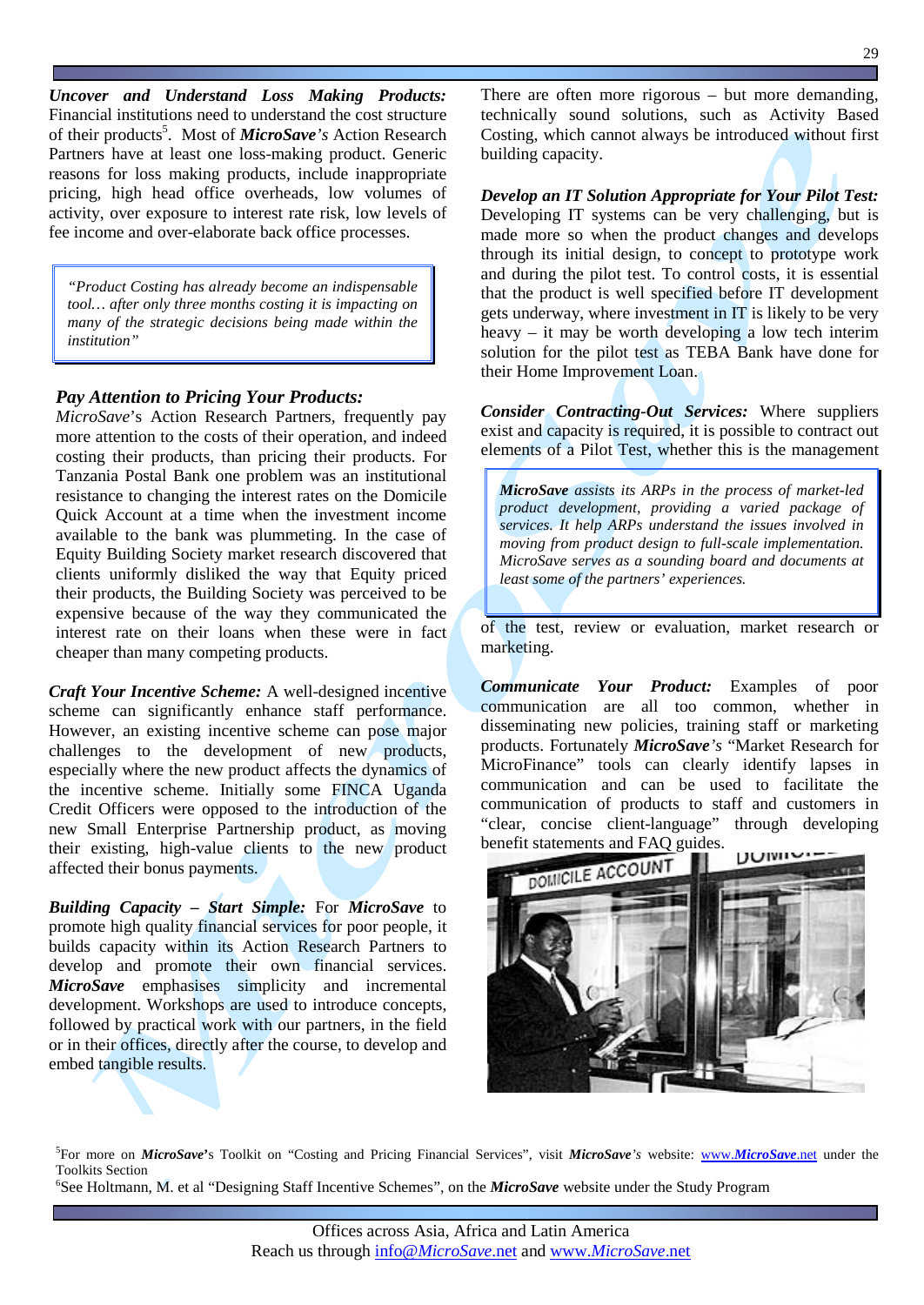## *MicroSave* **Briefing Note # 20**

## **Lessons from** *MicroSave***'s Action Research Programme (2002)**

David Cracknell, Henry Sempangi, Graham A.N. Wright, Leonard Mutesasira, Peter Mukwana and Michael J. McCord

Under its Action Research Programme, *MicroSave* learns and disseminates lessons relating to market-led microfinance. This note documents lessons learned in 2002. Lessons learned in 2001 are documented in *MicroSave*  Briefing Note # 10.

**The Action Research Partners (ARPs) as of December 2002** *Kenya* – Kenya Post Office Savings Bank and Equity Building Society *Tanzania* – Tanzania Postal Bank and FINCA Tanzania *Uganda* – Uganda Microfinance Union, Centenary Rural Development Bank, and FINCA Uganda *South Africa* – TEBA Bank and Credit Indemnity

**Market-Led Microfinance:** *MicroSave's* goal to "promote high quality financial services for poor people" focused *MicroSave* on product development. However, from the constraints faced by our ARPs, *MicroSave* realised that the *delivery* of demand-led financial services, required an institutional focus on market-led microfinance. And on improving both efficiency and effectiveness, through strategic marketing, customer service, process mapping and risk analysis in addition to market research and product development.

**Being Responsive to Your Clients Concerns Can Significantly Improve Profitability:** *MicroSave's*  experience, particularly with Equity, and Tanzania Postal Bank, suggests that taking action to address your clients' concerns can significantly increase your volume of business and thereby your profitability. Since re-engineering its products and improving customer service, in 2002, Equity grew by 40% and its profits have doubled.

**Practice Strategic Marketing:** In 2001, *MicroSave*  developed a **"Product Marketing Strategy Toolkit"**. Whilst performing marketing audits with TMS Financial a South African marketing company, *MicroSave* became aware of the strategic dimensions of marketing. Strategic marketing includes product marketing, corporate image and branding, customer service and delivery systems. Using this awareness *MicroSave* developed a strategic marketing workshop, which will form the basis of a **"Strategic Marketing for Microfinance Toolkit"**

**Develop a Commitment to Customer Service:** Customer Service represents one of the few tangible, controllable aspects of financial services. Yet, MFIs are only beginning to appreciate the value and importance of customer service, as institutions focused on customer service gain market share. In 2002, *MicroSave* began to explore customer service within its ARPs, carrying out a Customer Service

Audit within Tanzania Postal Bank in collaboration with UNISIS a Ugandan human resource consultancy, several additional Customer Service Audits are planned, which should enable *MicroSave* to draft a "**Customer Service Toolkit"** during 2003/4.

30

**Use Focused Market Research:** Understanding customer requirements is a critical dimension of the market-led agenda. Use focused market research – in product design, in product refinement, in product marketing, in customer service, in uncovering corporate image, and in developing competitive intelligence.

**Build Your Corporate Brand:** Every MFI has a corporate image – its image in the market place, which strongly influences actual and potential clients. To influence public perceptions about your MFI you need to consciously develop a corporate brand. Corporate branding is particularly strong in our South African partners, but efforts by Tanzania Postal Bank to strengthen its corporate brand have had a significant impact on the institution's credibility.

Perform Marketing Audits: From the experience of *MicroSave's* ARPs most effective financial marketing functions evolve gradually over a number of years. A "Marketing Audit" aimed at improving the effectiveness of marketing, which brings experienced financial marketing consultants to examine your marketing function can have a substantial impact. The challenge is that to date few financial marketing consultancies understand the microfinance market place. More information on Marketing Audits will be available in *MicroSave's* **"Strategic Marketing for Microfinance Toolkit"** 

**Organise the Rollout of your Products:** Once a financial service has been piloted, how you introduce the product to each new location has a significant impact upon the success or failure of the product. In each new location as a minimum, staff training, marketing the product to clients *and staff* and customisation of systems and procedures will be required. See **"Product Rollout: A Toolkit for MFIs Expanding a Tested Product Throughout its Market"**.

**Be Proactive in Risk Analysis and Management:**  Proactive risk identification, analysis and management are essential in developing a market-led MFI's, products and services. Frequently challenges that arose during pilot testing within our ARPs could have been identified, analysed and managed before the pilot test started. Problems related to capacity, management commitment, financial resources, and the adequacy of information